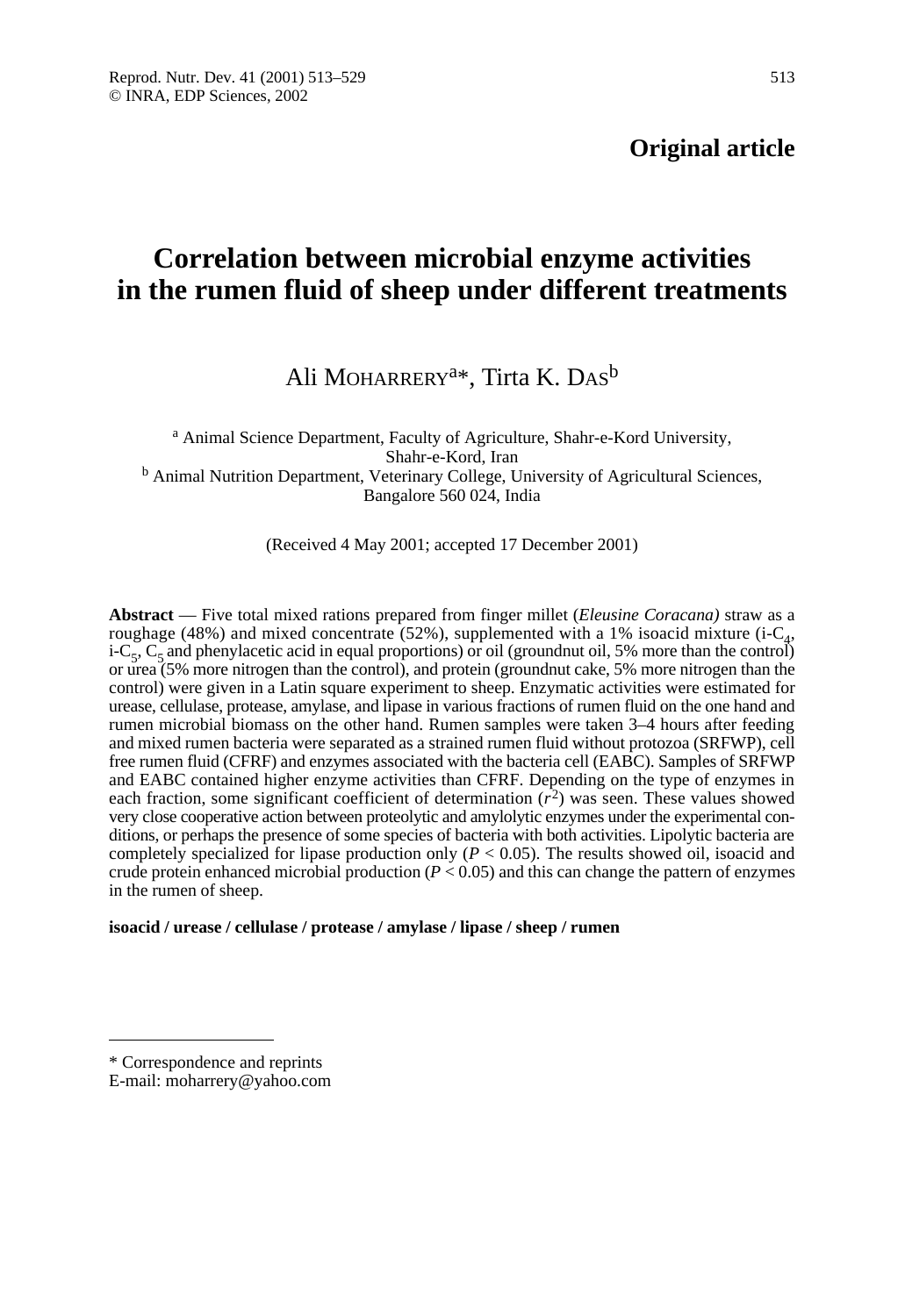# **1. INTRODUCTION**

The ruminal microbes include a large variety of bacterial, protozoal and fungal species making the rumen habitat very complex. Numerous interactions have been observed between these largest groups of microorganisms that exist in the rumen [17]. These microbes, through their enzymes [50], play roles in digestive processes. Complete digestion of complex feeds such as hay or grain literally requires hundreds of enzymes [42]. In microbial terms, the enzyme activity is not particularly high; it is the high microbial biomass and long residence time of feed material in the digesta that causes the high extent of breakdown of susceptible material [46]. Considerable progress has been made towards the development of quantitative relationships among the chemical composition of ruminant feeds, dynamic aspects of digestion in the rumen, products of digestion absorbed by the ruminant, and, most important, how these can be manipulated to improve animal productivity. The establishment and maintenance of a stable population is dependent on the diet, level of feeding, frequency of feeding and microbial interactions [19]. Even within a single microbial species, the types and activities of enzymes produced can vary widely, depending on the strain selected and the growth substrate and culture conditions employed [14, 23].

It has been recognized for some time that urea may be used to replace a portion of the protein in the rations of ruminant animals [54]. The branched-chain fatty acids (isoacid) isobutyric (i- $C_4$ ), 2-methylbutyric (2 Me-C<sub>4</sub>) and isovaleric (i-C<sub>5</sub>) and the straight–chain valeric acid (n- $C_5$ ) are naturally produced in the digestive tract of the ruminant [2] and rumen microorganisms can convert isoacids to amino acids. Stack et al. [61] indicated that the cellulolytic rumen bacterium, *R. albus*, has a requirement for phenylacetic acid. Use of phenylacetic acid as a branched–chain fatty acid has been reported by Hefner et al. [28]. The use of isoacid [10, 20, 43, 60] is coupled with microbial growth, which also needs  $NH<sub>3</sub>$  as a component for protein synthesis. Lipids can also be used to manipulate the digestion and absorption of different nutrients [32, 34, 35]. The different enzyme activities that occur between types and species of organisms result in a distinct synergism and crossed feeding. In the end, this could be beneficial to the animal host through increases in digestibility and diet utilization [17].

Feed nutritive value is essentially a function of the availability of energy and needed nutrients. Rumen microorganisms have a potential for the utilization of nutrients through their activities and beside these activities, they also produce metabolites that are efficiently used by ruminants. Animal response to a feed is, therefore, dependent upon a complex interaction of the composition of the diet, its preparation and consequent nutritive value. On the contrary, dietary factors influence the rumen ecosystem, which may have positive or negative effects on microbial activity and consequently on animal production.

The objectives of the present experiment were to study the effects of isoacid, oil, urea and protein on the enzyme pattern in fractionated rumen fluid and to investigate the role of these materials on microbial activity. Since no attempt has been made in the past to characterize the correlation between the enzymes in rumen fluid, one of the objectives of this experiment was to tentatively characterize the major types of rumen fluid enzymes and determine the correlation between them.

## **2. MATERIALS AND METHODS**

#### **2.1. Materials**

## *2.1.1. Animals*

Five male sheep (native breed) between the ages of about 18 to 24 months having body weights of 23 to 26 kg  $(24 \pm 2.1)$  were selected for the experiment.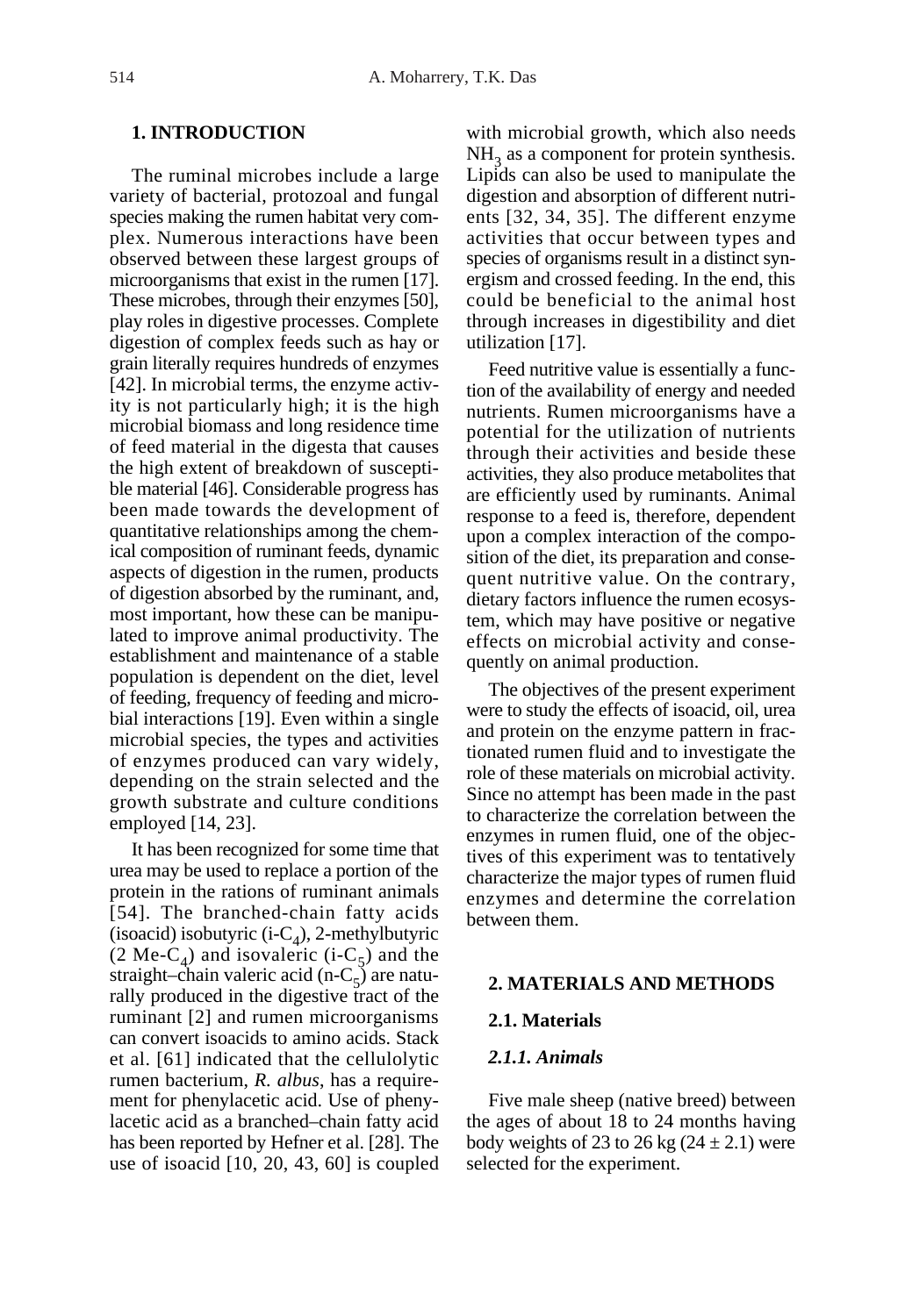# *2.1.2. Fodder*

# *2.1.2.1. Straw*

Sun dried good quality finger millet (*Eleusine Coracana)* straw was chopped with the help of a handchopper into a size of about five to six centimeters long. Straw formed 48% of the rations.

# *2.1.2.2. Feed*

The ingredients used in the preparation of the total mixed ration (TMR) are shown in Table I. The experimental diets comprising a control diet, control diet plus 1% mixed isoacids (i-C<sub>4</sub>, i-C<sub>5</sub>, C<sub>5</sub> and phenylacetic acid in equal proportions) or oil (groundnut oil, 5% more ether extract than the control diet), urea diet (5% more nitrogen from urea, than the control diet) and protein diet (5% more nitrogen from the groundnut cake than the control diet) were given to the respective animals belonging to each diet, under a rotational form.

# **2.2. Methods**

# *2.2.1. Management of feeding and duration*

The amount of feed offered to each sheep during the adaptation period was

| Ingredient                    | Control | Isoacid           | Oil   | Urea  | Protein                  |
|-------------------------------|---------|-------------------|-------|-------|--------------------------|
| Finger millet straw           | 48.00   | 48.00             | 48.00 | 48.00 | 48.00                    |
| Maize                         | 20.80   | 20.80             | 15.60 | 20.80 | 13.52                    |
| Groundnut Cake                | 5.20    | 5.20              | 6.24  | 5.20  | 24.44                    |
| Rice bran                     | 13.52   | 13.52             | 11.44 | 13.52 | 3.64                     |
| Soybean meal                  | 7.28    | 7.28              | 8.32  | 5.20  | 5.20                     |
| Oil (Ground Nut)              |         |                   | 5.20  |       |                          |
| Urea                          |         | $\qquad \qquad -$ | —     | 2.057 | $\overline{\phantom{0}}$ |
| Isoacid*                      |         | 1.04              |       |       |                          |
| Vitamin + Mineral supplement  | 1.04    | 1.04              | 1.04  | 1.04  | 1.04                     |
| Calcite                       | 1.04    | 1.04              | 1.04  | 1.04  | 1.04                     |
| Salt                          | 1.04    |                   | 1.04  | 1.04  | 1.04                     |
| Dicalcium phosphate           | 2.08    | 2.08              | 2.08  | 2.08  | 2.08                     |
| <b>Composition (DM basis)</b> |         |                   |       |       |                          |
| $DM(\%)$                      | 84.53   | 84.53             | 85.05 | 84.76 | 84.38                    |
| $ME (Mcal \cdot kg^{-1})^a$   | 2.793   | 2.793             | 2.958 | 2.720 | 2.756                    |
| TDN $(\% )^a$                 | 69.87   | 69.87             | 75.24 | 67.96 | 68.73                    |
| CP(%)                         | 12.25   | 12.25             | 12.36 | 17.68 | 17.11                    |
| $DIP(\%)^a$                   | 8.89    | 8.89              | 9.02  | 14.82 | 13.08                    |
| UIP $(\%)^a$                  | 3.37    | 3.37              | 3.33  | 3.05  | 4.04                     |
| EE(%)                         | 2.34    | 2.34              | 7.58  | 2.31  | 1.55                     |
| NFE(%)                        | 54.29   | 54.29             | 49.47 | 53.34 | 50.02                    |
| Ash $(\%)$                    | 12.28   | 12.28             | 12.07 | 12.11 | 12.18                    |
| CF(%)                         | 20.35   | 20.35             | 19.73 | 20.10 | 20.35                    |
| $ADF$ $(\%)$                  | 26.23   | 26.33             | 25.42 | 25.91 | 26.23                    |
| Cellulose (%)                 | 20.15   | 20.15             | 19.82 | 19.84 | 21.01                    |
| $Ca (%)^a$                    | 1.13    | 1.13              | 1.13  | 1.12  | 1.13                     |
| $P$ (%) <sup>a</sup>          | 0.92    | 0.92              | 0.87  | 0.90  | 0.77                     |
|                               |         |                   |       |       |                          |

Table I. Composition of the experimental diets (%).

\* Isoacids included I–C4, I–C5, C5 and phenylacetic acid in equal proportions.

<sup>a</sup> From the table of nutrient requirements of sheep [47].

Only data related to finger millet straw was taken from Ranjhan [53].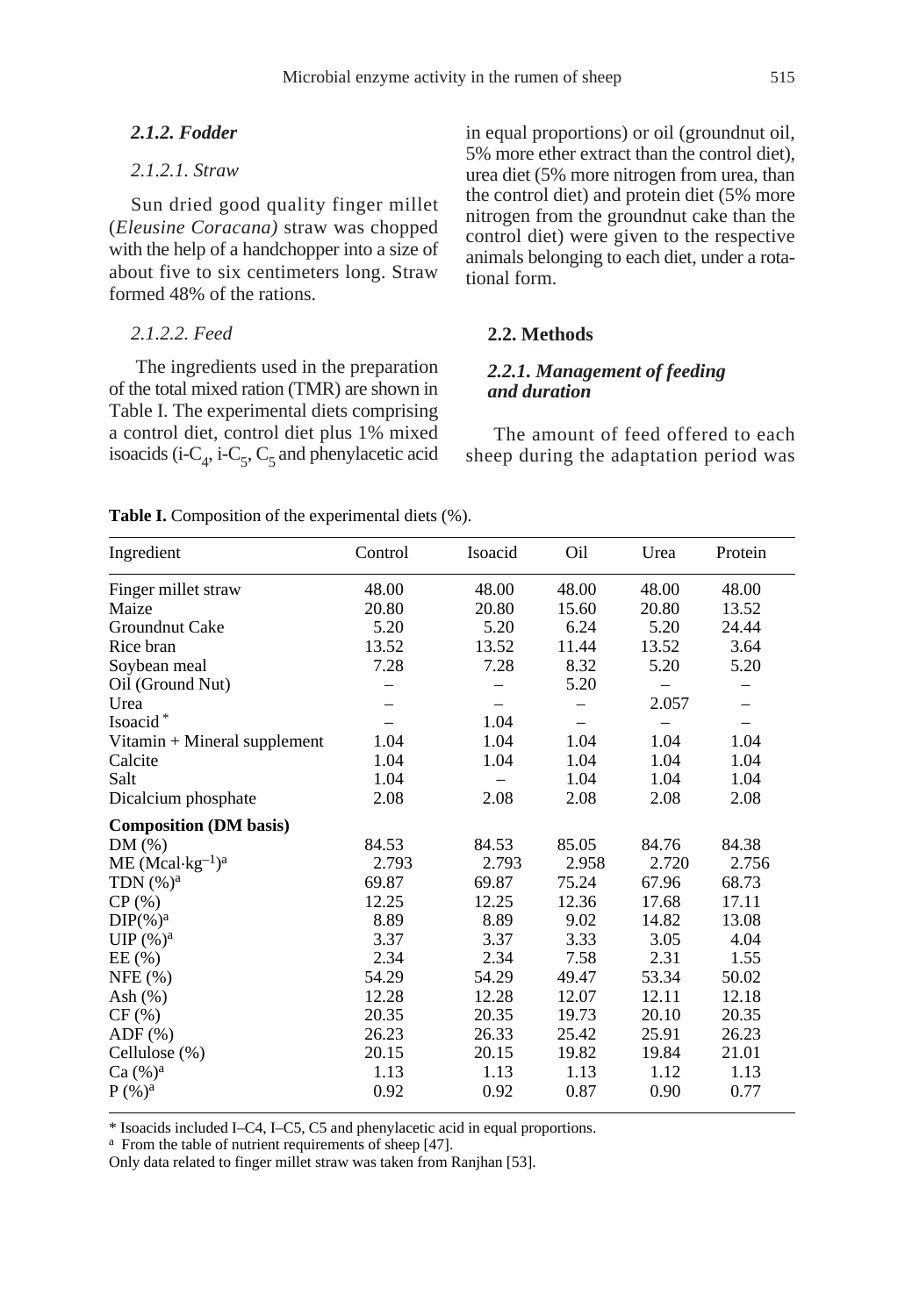calculated according to the animal's live weight by means of defined formula, to give a near maintenance level. In this manner, during the adaptation period each sheep consumed 520 g air dry TMR (total mixed ration) per day. In successive periods, the amount of feed offered was increased to 625 g for sheep. The diets were fed twice daily at 06.00 and 15.00 hours. Clean water was offered ad libitum after feeding for <sup>1</sup>/<sub>2</sub> hour and water was removed to avoid any dilution of the rumen content before sampling.

The duration of each period was 15 days (10 days adaptation to each diet and 5 days for the sampling period) and after this time the ration of each sheep was replaced with another ration during another period, thus rotating to the end of the 5 periods. Each sheep consumed 5 rations in 5 periods.

## *2.2.2. Sampling*

#### *2.2.2.1. Sampling of rumen contents*

In the fifteenth day of each period, rumen samples from each animal were removed via a stomach tube with the help of a vacuum pump, 3 to 4 h after the morning feeding. Samples (150 mL) were kept in an ice bath and after collection, they were transferred to the laboratory immediately. Rumen fluid was strained through four layers of cotton gauze and centrifuged once at 1000 *g* for 10 min. The supernatant fluid was carefully decanted and divided into two parts. One part was stored at  $-196$  °C in liquid nitrogen for future analysis [45] and named as the strained rumen fluid without protozoa (SRFWP), another part (25 mL) was then centrifuged again  $(26000 g, 15 min)$ and the supernatant fluid was carefully decanted and stored at –196 °C as a sample without any microbes, and named as the cell free rumen fluid (CFRF). The pellet was resuspended in buffer solution [44] and this suspension was centrifuged (26000 *g*, 10 min). After decanting of the supernatant fluid, the pellet was resuspended to one fifth

of the original volume in buffer solution and the cells were broken by five 60-s periods of sonication with 60-s intervals under an ice bath. Sonically-disrupted cells were centrifuged at 40000 *g* for 10 min. The clear supernatant was kept at  $-196$  °C for future studies on enzymes and named as the enzyme associated with bacteria cell (EABC).

#### *2.2.2.2. Sampling of urine*

In the last five days from each period, the urine of each sheep was collected in a polythene bag twice daily at 06.30 and 15.30 hours. The urine was measured by volume and 10% of that was taken and placed in a separate bottle for each animal and was stored at 4 °C until future (maximum 24 hours) analysis.

## *2.2.3. Chemical analyses*

#### *2.2.3.1. Purine estimation*

Purine in yeast RNA was used as a standard. The procedure combines standard literature methods for hydrolysis of nucleotides by perchloric acid followed by precipitation of free purines with silver nitrate to separate the purines from interfering compounds. Acid resolubilized purines in urine were quantified spectrophotometrically at 260 nm as a yeast RNA equivalent, according to the procedure of Zinn and Owens [67].

The amount of microbial purines absorbed  $(g \cdot day^{-1})$  corresponding to the purine derivatives excreted  $(g \cdot \text{day}^{-1})$  was calculated based on the ratio of purines to N of isolated bacteria [67], and the microbial mass, which was digested and released with the purines, can be obtained with the formula:

 $Y = [X - (0.0002 E \times 0.12)] \times 0.1489^{-1}$ 

where, *Y* is the microbial biomass  $(g \cdot day^{-1})$ , *X* is the purine (yeast RNA equivalent)  $g \cdot day^{-1}$  and 0.1489 is the coefficient for conversion of the purine (yeast RNA equivalent) to microbial mass. This model corrects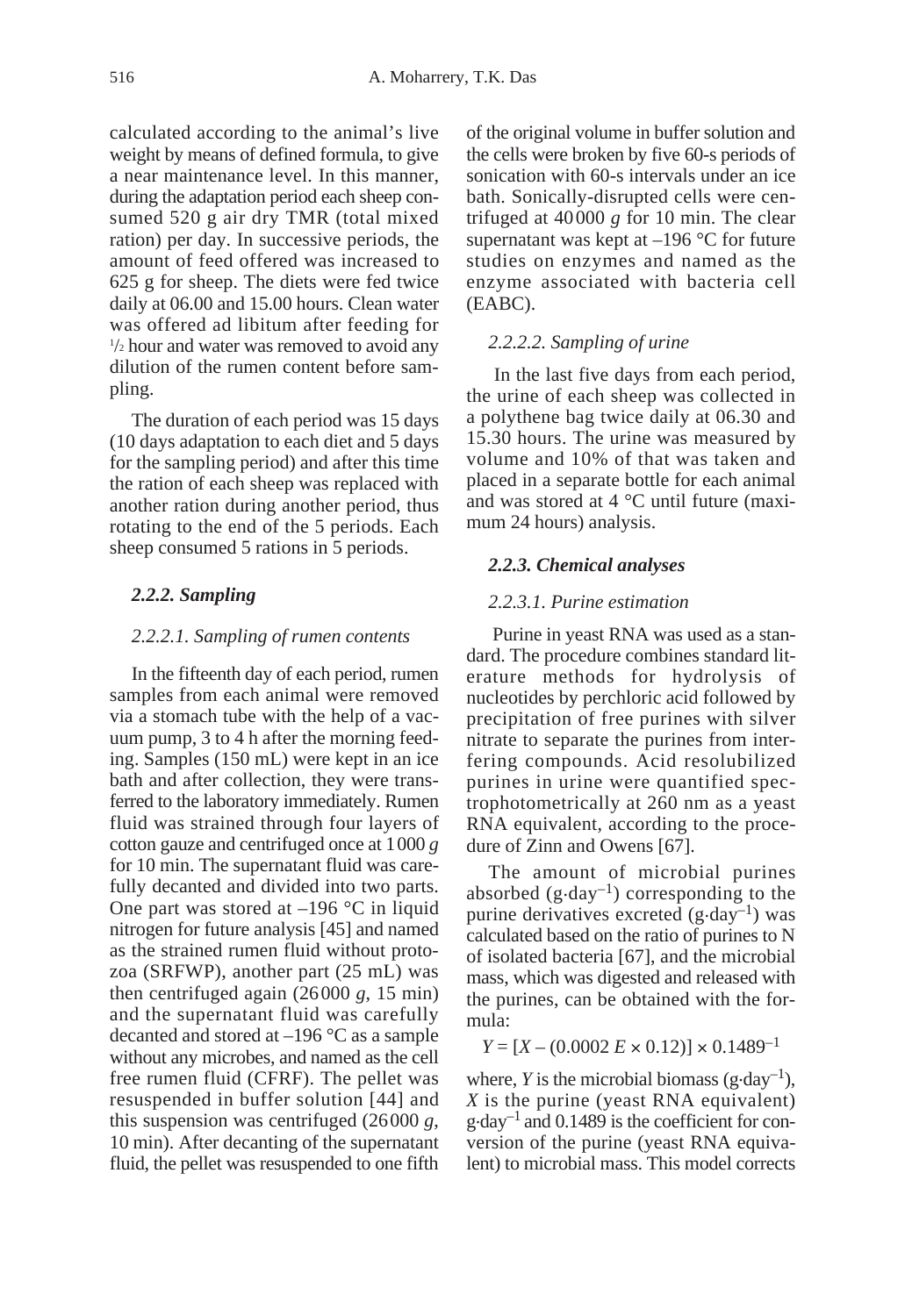for the contribution of endogenous purine by the component within the parentheses, which is influenced by energy intake (*E*) as a kJ $\cdot$ day<sup>-1</sup> [25].

#### *2.2.4. Determination of rumen enzymes*

## *2.2.4.1. Urease (urea amidohydrolase; EC 3.5.1.5)*

The assay procedure of urease activity was done according to the method of Pathak et al. [50]. The enzyme activity was determined by measuring the amount of ammonia produced during the incubation of the enzyme sample with urea. In this regard, 0.25 mL sample, 0.25 mL urea solution (15 mg urea and 8 mg EDTA in 25 mL phosphate buffer) and 0.5 mL phosphate buffer were mixed in a tube and incubated for 15 min at 37 °C. A urea solution and distilled water were used as a control and blank, respectively. After incubation, 5 mL phenol solution (1 g phenol and 5 mg sodium nitropruside in 100 mL distilled water) and 5 mL NaOH solution (0.5 g NaOH and 0.84 mL sodium hypochlorite in 100 mL distilled water) was added to the tube and mixed vigorously. The tube was incubated for 15 min at 37 °C for color development. Finally the absorbance (*A*) at 635 nm was recorded against the blank. A calibration curve (plotting "*A*" against standard ammonia nitrogen concentration) was used to determine the amount of ammonia nitrogen released in each tube. The enzyme activity was defined as  $\mu$ g ammonia nitrogen released per min per mL sample.

#### *2.2.4.2. Cellulase*

Filter paper activity (Fpase) represents total cellulase activity. The activity of the enzyme was determined colorimeterically by measuring the amount of reducing sugar released during the incubation of the enzyme sample with filter paper (Whatman No. 1) [50]. In this regard, 1 mL sample, 1 mL phosphate buffer, and 1 mL distilled water were mixed in a tube, which contained 50 mg strip Whatman filter paper No. 1 and was incubated for 1 h at 39 °C. After this time 3 mL dinitrocalycylic acid (DNS) reagent (10 g DNS in 1000 mL NaOH solution) was added to the tube and kept in a boiling water bath for 10 min. Then a 1 mL Rochelle salt solution (40 g Rochelle salt in distilled water to make the volume 100 mL) was added to the tube and then cooled under running tap water. Finally, the solution was made up to a volume of 20 mL with distilled water and the absorbance was recorded (*A*) at 575 nm against the blank. The blank was 1 mL distilled water instead of the sample. A calibration curve (plotting "*A*" against a standard glucose concentration) was used to determine the amount of glucose released in each tube. Enzyme activity was expressed as µg reducing sugars (glucose) released per h per mL sample.

#### *2.2.4.3. Protease*

The assay procedure was based on the Blackburn [6] method. A unit of proteolytic activity was defined as the amount of enzyme that would solubilize the equivalent of  $1.0 \mu$ g tyrosine in 1 min.

## *2.2.4.4. Amylase (1,4,*α*-D-glucanohydrolase, EC 3.2.1.1)*

The  $\alpha$ –amylase activity was determined by measuring the rate of release of reducing sugars during the incubation of the enzyme with starch. In this regard, 0.25 mL sample, 0.25 mL starch solution (1 g starch in 100 mL distilled water) and 0.5 mL phosphate buffer, were mixed in a tube and incubated for 15 min at 39 °C. After this time, for color development, a DNS solution was used as described earlier in the Fpase method. Other steps were also the same as when recording glucose concentration in Fpase. Enzyme activity was expressed as mg reducing sugars (glucose) released per min per mL sample.

#### *2.2.4.5. Lipase*

Lipase activity was determined by titration of the fatty acids produced by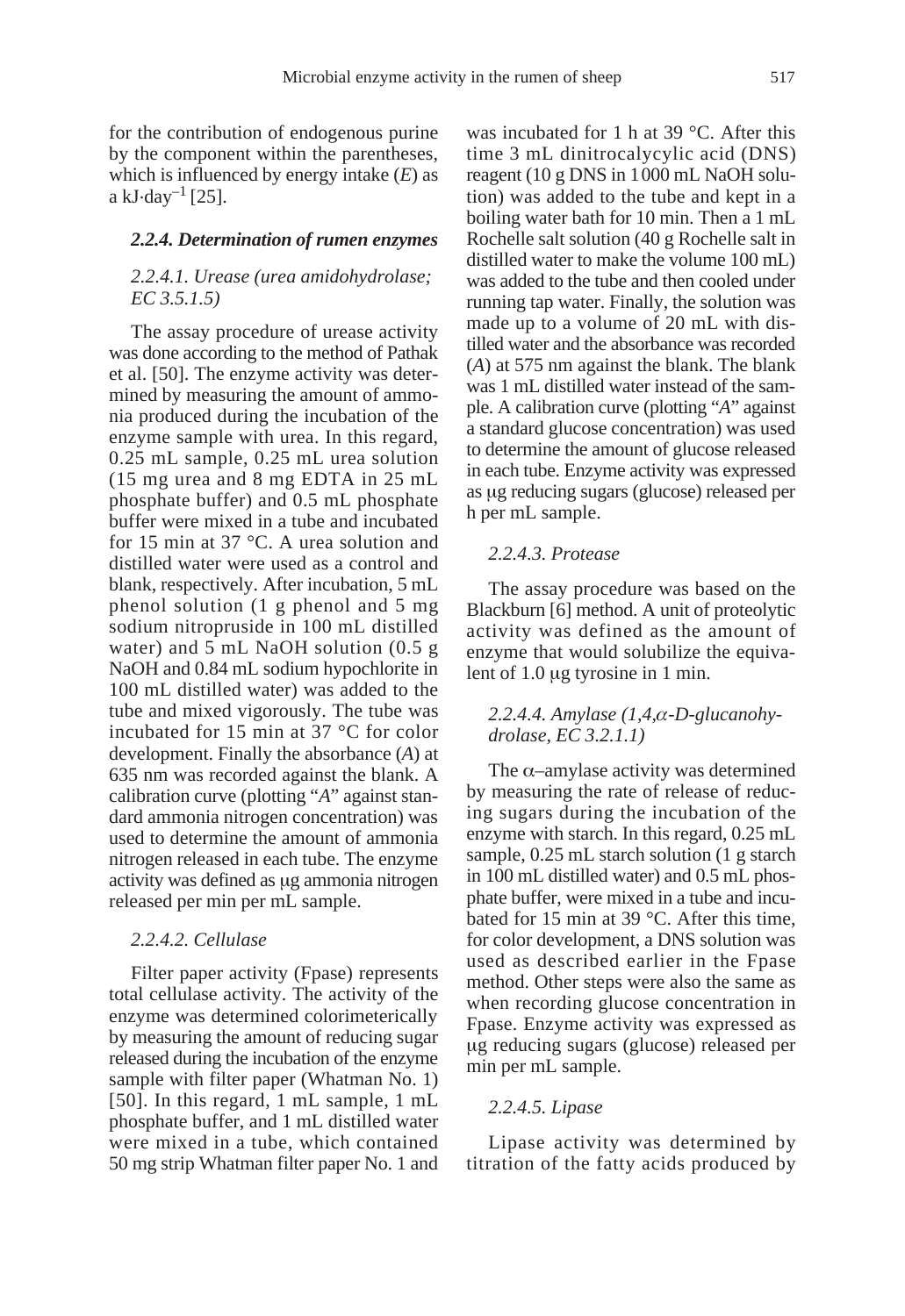hydrolysis according to the method of Cherry and Crandall, which is explained by Oser [49]. Enzyme samples were incubated with an olive oil emulsion and fatty acids produced were titrated with sodium hydroxide 0.05 N. Units of lipase activity per mL of enzyme sample were calculated as mL NaOH for titration of the fatty acids produced by hydrolysis.

## *2.2.5. Statistical analysis*

This experiment was designed as a Latin square with five treatments on five periods. All measurements were performed in at least duplicate. All data from each factor were analyzed with the GLM procedure of SAS [55]. If a significant  $(P < 0.05)$  main effect was detected, the main effect means were separated by a Duncan test [55]. A correlation among enzymes was determined and correlation coefficients were tested using a *t*-test [55].

# **3. RESULTS**

## **3.1. Estimation of enzyme activity**

# *3.1.1. SRFWP fraction*

The effect of different treatments on enzyme activity in SRFWP is presented in Table II.

All treatments as compared with the control, increased urease activity (Tab. II,  $P < 0.05$ ). There was no significant difference between isoacid, oil and protein treatments ( $P > 0.05$ ). These treatments had 45%, 67% and 69% more urease activity than the control, respectively  $(P < 0.05)$ .

A greater cellulase activity was found after the isoacid treatment  $(P < 0.05)$ . A 19% higher cellulase activity than the control showed that the isoacid is a complex component, which can encourage cellulolytic bacteria. Other treatments did not give any significant difference as compared

|                  |                    | Enzyme activity <sup>b</sup> |                    |                    |                 |  |
|------------------|--------------------|------------------------------|--------------------|--------------------|-----------------|--|
| <b>Treatment</b> | Urease             | Cellulase                    | Protease           | Amylase            | Lipase          |  |
| Control          | $6.01^{\circ}$     | $738.5^{\rm B}$              | 0.201 <sup>A</sup> | $172.2^{\rm A}$    | $1.076^{A}$     |  |
|                  | (3.45)             | (81.93)                      | (0.078)            | (45.9)             | (0.309)         |  |
| Isoacid          | 8.71 <sup>B</sup>  | 881.3 <sup>A</sup>           | $0.186^{A}$        | $161.6^{\rm A}$    | $1.165^{\rm A}$ |  |
|                  | (0.98)             | (23.32)                      | (0.038)            | (13.6)             | (0.159)         |  |
| Oil              | 10.02 <sup>B</sup> | $764.4^{\rm B}$              | $0.152^{A}$        | $156.5^{\text{A}}$ | 0.988AB         |  |
|                  | (2.36)             | (24.91)                      | (0.050)            | (25.1)             | (0.140)         |  |
| Urea             | $12.62^{A}7$       | $705.3^{\rm B}$              | 0.161 <sup>A</sup> | $181.6^{\rm A}$    | $1.135^{\rm A}$ |  |
|                  | (2.73)             | (184.80)                     | (0.041)            | (37.1)             | (0.308)         |  |
| Protein          | $10.14^{B}$        | $704.2^{\rm B}$              | $0.162^{A}$        | $90.1^{B}$         | $0.816^{B}$     |  |
|                  | (2.90)             | (186.13)                     | (0.029)            | (17.0)             | (0.216)         |  |
| <b>SE</b>        | 0.37               | 14.23                        | 0.007              | 4.67               | 0.29            |  |

**Table II.** Influence of different treatments on enzyme activities in SRFWPa.

Units of enzyme activity are: urease (µg ammonia N·min<sup>-1</sup>·mL<sup>-1</sup>), cellulase (µg gluc·h<sup>-1</sup>·mL<sup>-1</sup>), protease (Unit-mL<sup>-1</sup>), amylase (µg gluc-min<sup>-1</sup>-mL<sup>-1</sup>), lipase (Unit-mL<sup>-1</sup>). <br><sup>a</sup> Strained rumen fluid without protozoa.

**b** Means (standard deviation).

SE: Standard Error.

Means with the same letter in each column are not significantly different  $(P < 0.05)$ .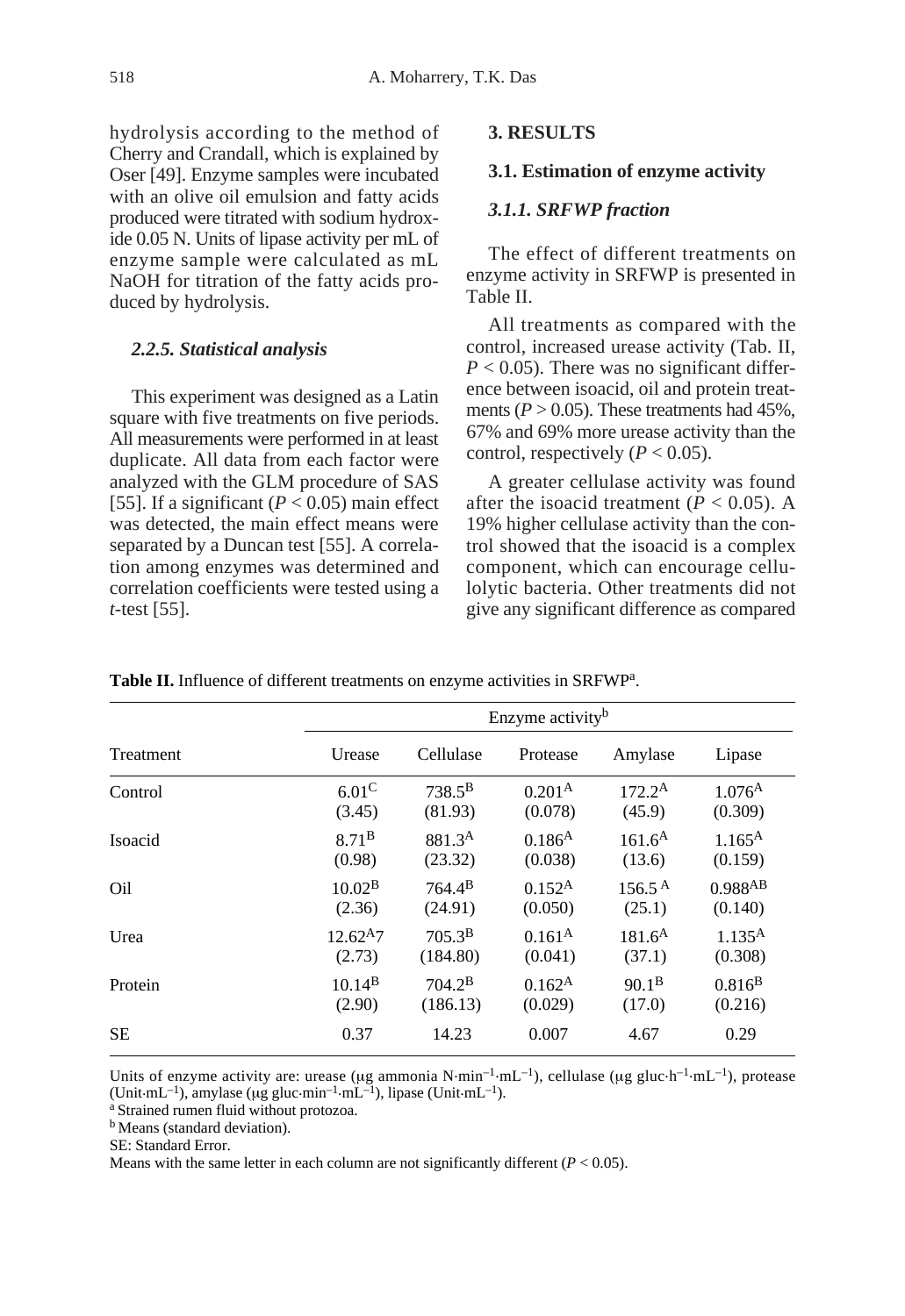with the control diet. Also no difference was detected statistically between treatments for protease activities (Tab. II,  $P > 0.05$ ).

A significant difference was observed between urea and protein diets for amylolytic activity  $(P < 0.05)$ . This result showed that the nitrogen concentration in the diet did not effect amylolytic activity, because both the urea and protein diet had the same nitrogen content.

The lowest value of lipolytic activity belonged to the protein treatment  $(P < 0.05)$ and other treatments did not show any significant difference  $(P > 0.05)$ . Nitrogen in the form of the protein diet, showed a negative effect (a 24% lower lipase activity than the control).

#### *3.1.2. CFRF fraction*

The effects of different treatments on enzyme activity in a CFRF are presented in Table III. Protein and urea treatments, which have 5% more nitrogen, than the control showed 2.36 and 2.03 times more urease activity than the control, respectively  $(P < 0.05)$ . Oil treatment and the isoacid diet showed no significant activity  $(P > 0.05)$ as compared to the control. Substrate availability in the form of urea or protein has this potential, which encourages ureolytic bacteria.

Generally, cellulase activity in CFRF is about 30% of the activity in SRFWP. Except for the control, other treatments had more or less the same cellulase activities. An isoacid treatment as an important factor for the incitement of cellulolytic bacteria showed 38.2% more activity compared with the control. When protein and urea were used as a source of N, about 50% more activity resulted. Addition of protein or urea stimulated the cellulolytic activity. This could mean that the control diet was short in N (12% in CP content vs. 17% in N

|           |                    | Enzyme activity <sup>b</sup> |                    |                    |                       |  |
|-----------|--------------------|------------------------------|--------------------|--------------------|-----------------------|--|
| Treatment | Urease             | Cellulase                    | Protease           | Amylase            | Lipase                |  |
| Control   | 7.03 <sup>B</sup>  | $162.2^{\rm B}$              | 0.090 <sup>B</sup> | $60.05^{\rm A}$    | 0.339AB               |  |
|           | (3.49)             | (33.70)                      | (0.027)            | (10.96)            | (0.080)               |  |
| Isoacid   | 9.02 <sup>B</sup>  | $224.2^{\rm A}$              | $0.085^{\rm B}$    | $63.11^{\rm A}$    | $0.141^{D}$           |  |
|           | (1.33)             | (21.54)                      | (0.014)            | (7.12)             | (0.043)               |  |
| Oil       | 9.43 <sup>B</sup>  | $223.3^{\rm A}$              | $0.074^{B}$        | $36.64^{B}$        | 0.368 <sup>A</sup>    |  |
|           | (3.47)             | (64.54)                      | (0.015)            | (1.07)             | (0.089)               |  |
| Urea      | 14.29 <sup>A</sup> | 244.3 <sup>A</sup>           | $0.077^{\rm B}$    | 61.07 <sup>A</sup> | $0.210$ <sup>DC</sup> |  |
|           | (6.86)             | (71.84)                      | (0.015)            | (10.89)            | (0.044)               |  |
| Protein   | $16.60^{\rm A}$    | $249.1^{\rm A}$              | $0.164^{A}$        | 44.28 <sup>B</sup> | $0.266$ BC            |  |
|           | (5.44)             | (59.83)                      | (0.043)            | (24.89)            | (0.247)               |  |
| <b>SE</b> | 0.45               | 6.29                         | 0.003              | 1.97               | 0.014                 |  |

**Table III.** Influence of different treatments on enzyme activities in CFRF<sup>a</sup>.

Units of enzyme activity are: urease (µg ammonia N·min<sup>-1</sup>·mL<sup>-1</sup>), cellulase (µg gluc·h<sup>-1</sup>·mL<sup>-1</sup>), protease (Unit.mL<sup>-1</sup>), amylase ( $\mu$ g gluc-min<sup>-1.</sup>mL<sup>-1</sup>), lipase (Unit-mL<sup>-1</sup>).<br><sup>a</sup> Cell free rumen fluid.

**b** Means (standard deviation).

SE: Standard Error.

Means with the same letter in each column are not significantly different  $(P < 0.05)$ .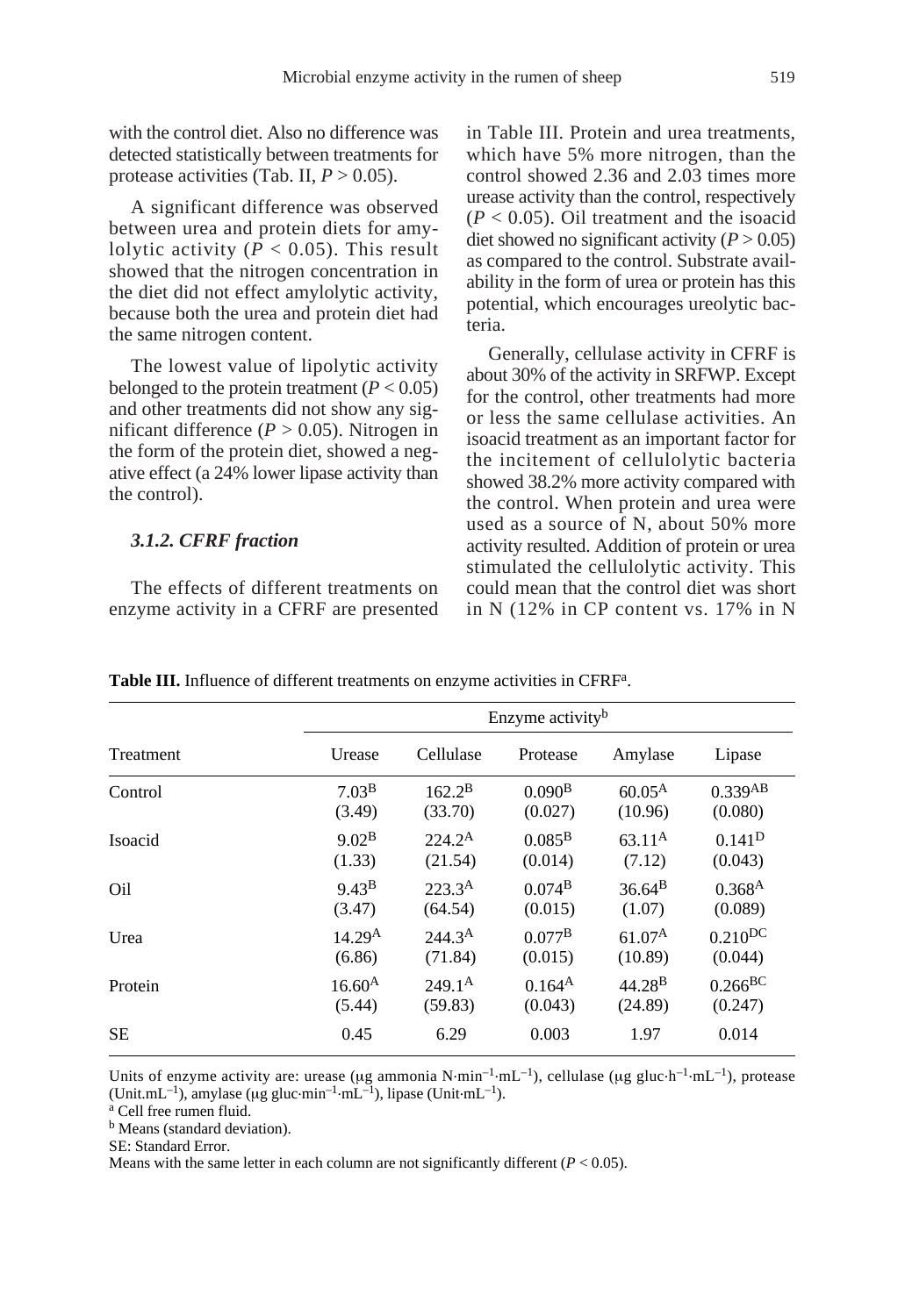supplemented diets). Fatty acids or other components, which derived from the oil diet, could also be a factor for heartening of cellulolytic bacteria. There was a significant difference (*P* < 0.05) between oil treatment and the control.

The protein diet showed the highest value of proteolytic activity as compared with other treatments ( $P < 0.05$ ). The groundnut cake had 5% more nitrogen than the control therefore explaining its 82.3% higher proteolytic activity than the control (*P* > 0.05). Nitrogen in the form of urea did not affect proteolytic activity. Also an effect of growth promotion of the isoacid on cellulolytic bacteria was not seen in the proteolytic bacteria, because between the isoacid diet and the control, there was no significant difference  $(P > 0.05)$ .

In Table III, the highest amylolytic activity is for isoacid and the lowest value is for the oil treatment. The oil treatment caused about a 40% depression in amylolytic bacteria ( $P < 0.05$ ). Crude protein in the form of the groundnut cake, also reduced amylase activity as much as 26.3% compared with the control  $(P < 0.05)$ , but nitrogen in the form of urea did not change amylolytic activity compared with the control  $(P > 0.05)$ .

Lipolytic activity in CFRF is reflected by soluble lipase in the rumen liquor, since lipase is accompanied with the cell, the lipolytic activity in CFRF is 75% lower than SRFWP. Even so, oil treatment showed the highest value and the isoacid treatment showed the lowest value for lipolytic activity  $(P < 0.05)$ . These results showed that the isoacid could not act as a growth promoter for lipolytic bacteria ( $P < 0.05$ ). Nitrogen in both forms (urea or protein) reduced lipase activity ( $P < 0.05$ ).

## *3.1.3. EABC fraction*

The protein treatment had the highest value of ureolytic activity and the lowest value belonged to the isoacid treatment. A significant difference was shown between the lowest and highest values ( $P < 0.05$ ). The effect of nitrogen on ureolytic activity was clear, just as protein and urea treatments had 55%  $(P < 0.05)$  and 25% more activity rather than the control, respectively.

It was shown that the highest cellulase activity belonged to the protein diet and the lowest value was related to the urea treatment. The differences between the lowest and highest values were significant  $(P < 0.05)$ , and showed that nitrogen alone was not enough for the incitement of the cellulolytic activity in bacteria and that this type of bacteria needs N in the form of a protein supply. Isoacid, oil and protein treatments showed respectively 39%, 53.3% and 75% more activity than the control  $(P < 0.05)$ . Generally proteolytic activity in EABC was 2.3 times more than this activity in CFRF (Tabs. III and IV). The difference between the highest and lowest values within the treatments was 20.5%, but this amount was not significant  $(P > 0.05)$ .

Nitrogen treatment in the form of protein showed superiority for the isoacid diet, for amylolytic activity  $(P < 0.05)$ , but urea did not show the same result.

## **3.2. Correlation between enzyme activities**

All data from the five treatments were pooled for each fraction and correlation coefficients with levels of significant probability related to these data are also shown in Tables V, VI and VII.

With the exception of the correlation coefficient between protease with amylase and lipase, no significant correlation was observed throughout the SRFWP fraction (Tab.  $V, P > 0.05$ ). However, between amylase and cellulase activities a moderate correlation was observed, but weak probability  $(P = 0.07)$  cannot explain the close relationship between the two enzymes.

In the CFRF fraction, six negative correlation coefficients were found (Tab. VI).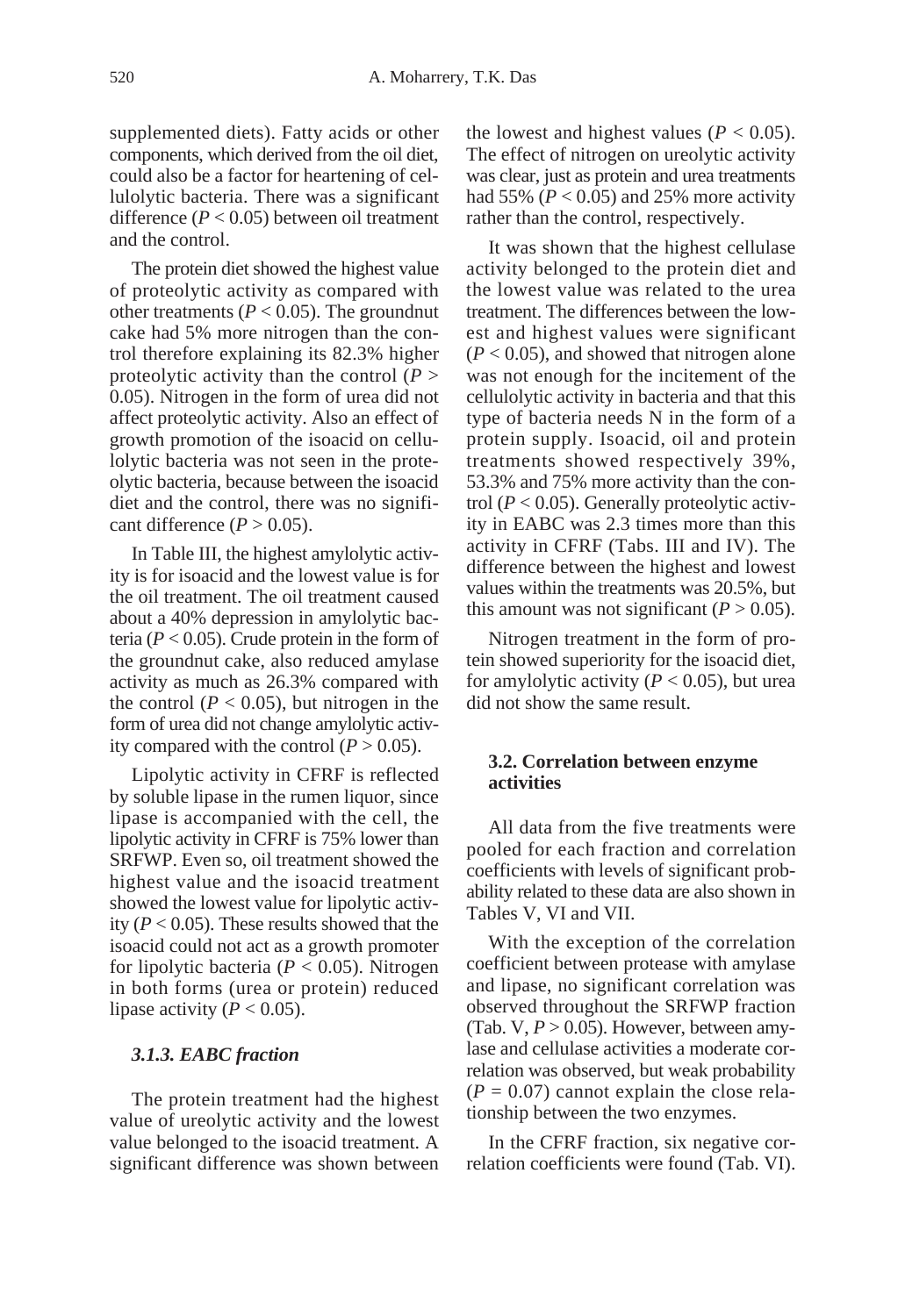Among them, only the correlation coefficient for amylase and urease was significant  $(P < 0.05)$  and the others were non significant  $(P > 0.05)$ . A positive significant correlation was observed between amylase and lipase  $(P < 0.05)$  and urease and protease ( $P < 0.01$ ). In this fraction other correlations were weak and non-significant.

The correlation coefficients between lipase and other enzymes were not significant

| <b>Table IV.</b> Influence of different treatments on enzyme activities in EABC <sup>a</sup> . |
|------------------------------------------------------------------------------------------------|
|------------------------------------------------------------------------------------------------|

|           |                    | Enzyme activity <sup>b</sup> |                    |                 |                    |  |
|-----------|--------------------|------------------------------|--------------------|-----------------|--------------------|--|
| Treatment | Urease             | Cellulase                    | Protease           | Amylase         | Lipase             |  |
| Control   | 9.24BC             | $405.3^{B}$                  | 0.220 <sup>A</sup> | $208.7^{AB}$    | $1.225^{\rm A}$    |  |
|           | (2.149)            | (44.19)                      | (0.046)            | (97.0)          | (0.803)            |  |
| Isoacid   | $5.03^{\circ}$     | 562.7 <sup>A</sup>           | 0.204 <sup>A</sup> | $102.4^{\rm B}$ | 1.350 <sup>A</sup> |  |
|           | (1.744)            | (74.19)                      | (0.092)            | (48.8)          | (0.689)            |  |
| Oil       | $10.66^{AB}$       | $621.1^{\rm A}$              | 0.233 <sup>A</sup> | $194.7^{AB}$    | 1.963 <sup>A</sup> |  |
|           | (4.719)            | (145.38)                     | (0.067)            | (127.2)         | (0.782)            |  |
| Urea      | $11.50^{AB}$       | $368.5^{\rm B}$              | $0.216^{A}$        | $244.1^{AB}$    | $1.680^{A}$        |  |
|           | (5.109)            | (82.84)                      | (0.051)            | (115.7)         | (0.526)            |  |
| Protein   | 14.30 <sup>A</sup> | $706.2^{\rm A}$              | $0.245^{\rm A}$    | $290.1^{\rm A}$ | 1.581 <sup>A</sup> |  |
|           | (2.350)            | (96.95)                      | (0.082)            | (19.0)          | (0.561)            |  |
| <b>SE</b> | 0.60               | 21.13                        | 0.007              | 19.62           | 0.11               |  |

Units of enzyme activity are: urease ( $\mu$ g ammonia N·min<sup>-1</sup>·mL<sup>-1</sup>), cellulase ( $\mu$ g gluc·h<sup>-1</sup>·mL<sup>-1</sup>), protease (Unit.mL<sup>-1</sup>), amylase ( $\mu$ g gluc.min<sup>-1</sup>.mL<sup>-1</sup>), lipase (Unit.mL<sup>-1</sup>). a Enzyme associated with bacteria cell.

**b** Means (standard deviation).

SE: Standard Error.

Means with the same letter in each column are not significantly different  $(P < 0.05)$ .

| Enzyme    | Urease                                         | Cellulase           | Protease            | Amylase             | Lipase              |
|-----------|------------------------------------------------|---------------------|---------------------|---------------------|---------------------|
| Urease    | 1.00000 <sup>a</sup><br>(0.0000 <sup>b</sup> ) | 0.10619<br>(0.6469) | 0.09959<br>(0.6676) | 0.12395<br>(0.5925) | 0.15172<br>(0.5115) |
| Cellulase |                                                | 1.00000<br>(0.0000) | 0.31096<br>(0.1700) | 0.40259<br>(0.0704) | 0.29104<br>(0.2006) |
| Protease  |                                                |                     | 1.00000<br>(0.0000) | 0.61055<br>(0.0033) | 0.51696<br>(0.0164) |
| Amylase   |                                                |                     |                     | 1.00000<br>(0.0000) | 0.33358<br>(0.1395) |
| Lipase    |                                                |                     |                     |                     | 1.00000<br>(0.0000) |

Table V. Correlation coefficients between enzyme activities in data from the SRFWP fraction.

<sup>a</sup> Coefficient of correlation.

**b** Level of probability.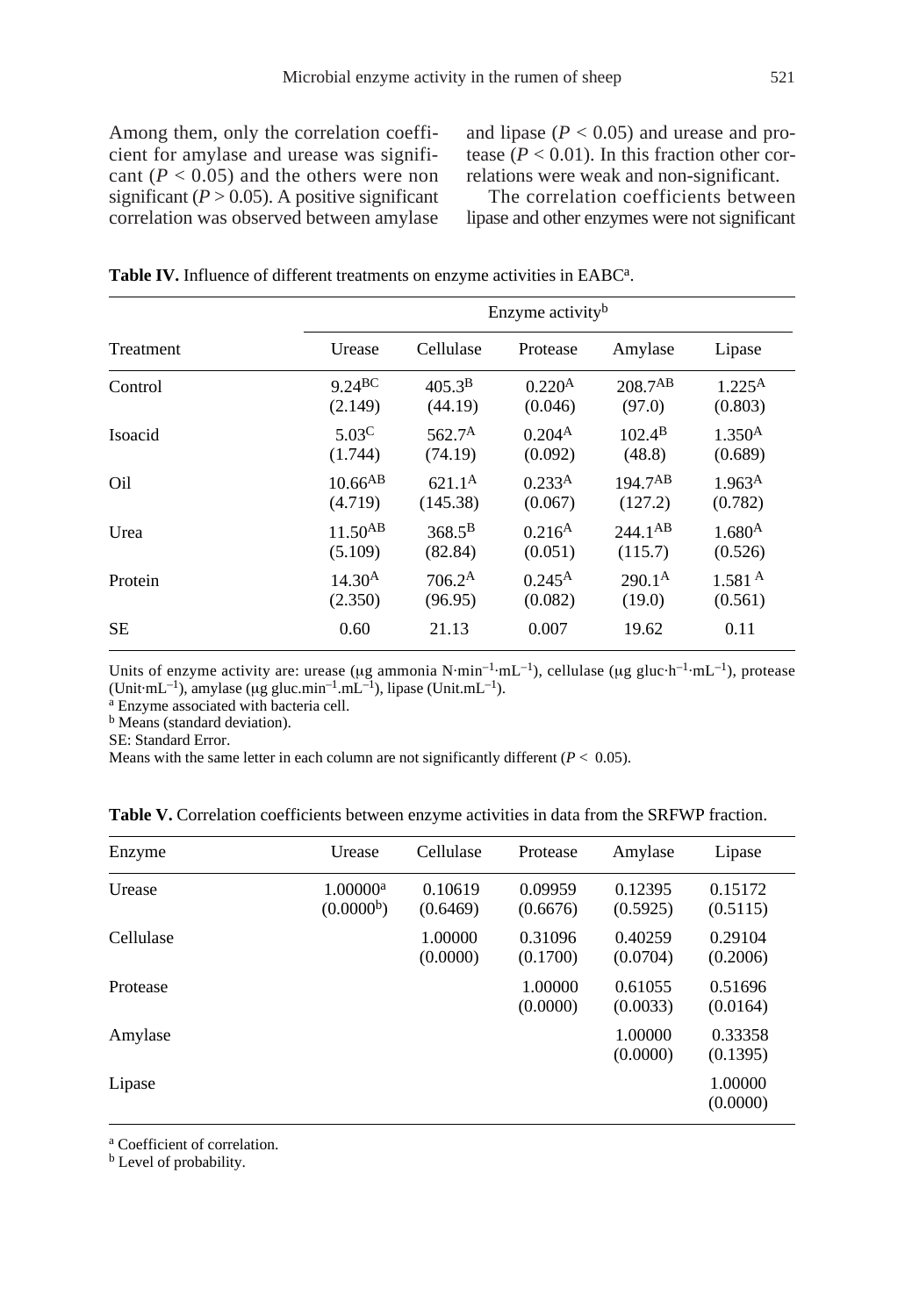|           |                                                |                     | Enzyme activity <sup>b</sup> |                        |                        |  |
|-----------|------------------------------------------------|---------------------|------------------------------|------------------------|------------------------|--|
| Enzyme    | Urease                                         | Cellulase           | Protease                     | Amylase                | Lipase                 |  |
| Urease    | 1.00000 <sup>a</sup><br>(0.0000 <sup>b</sup> ) | 0.09949<br>(0.6679) | 0.55138<br>(0.0096)          | $-0.43168$<br>(0.0507) | $-0.37703$<br>(0.0920) |  |
| Cellulase |                                                | 1.00000<br>(0.0000) | 0.15191<br>(0.5110)          | $-0.01560$<br>(0.9465) | $-0.11853$<br>(0.6088) |  |
| Protease  |                                                |                     | 1.00000<br>(0.0000)          | $-0.06453$<br>(0.7811) | $-0.32368$<br>(0.1523) |  |
| Amylase   |                                                |                     |                              | 1.00000<br>(0.0000)    | 0.47258<br>(0.0305)    |  |
| Lipase    |                                                |                     |                              |                        | 1.00000<br>(0.0000)    |  |

**Table VI.** Correlation coefficients between enzyme activities in data from the CFRF fraction.

<sup>a</sup> Coefficient of correlation.

**b** Level of probability.

 $(P > 0.05)$  in the EABC fraction, but there was a moderate to strong positive significant correlation among the other enzymes (Tab. VII,  $P < 0.01$ ).

In the three fractions of the rumen fluid, it was best to use the coefficient of determination  $(r^2)$  to explain the degree of association between two variables. In this regard, in the SRFWP fraction, the  $r^2$  calculated for protease with amylase and lipase are 0.373 and 0.267, respectively. These amounts signify that 37.3% and 26.7% of the total variation in protease activity can be explained by the relationship between protease activity with the amount of amylase and lipase activities, respectively. In this manner,

| Enzyme    | Urease                                           | Cellulase           | Protease            | Amylase             | Lipase                 |
|-----------|--------------------------------------------------|---------------------|---------------------|---------------------|------------------------|
| Urease    | $1.00000$ <sup>a</sup><br>(0.0000 <sup>b</sup> ) | 0.52633<br>(0.0142) | 0.78104<br>(0.0001) | 0.76398<br>(0.0001) | $-0.14197$<br>(0.5393) |
| Cellulase |                                                  | 1.00000<br>(0.0000) | 0.66993<br>(0.0009) | 0.64462<br>(0.0016) | 0.02990<br>(0.8976)    |
| Protease  |                                                  |                     | 1.00000<br>(0.0000) | 0.72454<br>(0.0002) | 0.09343<br>(0.6871)    |
| Amylase   |                                                  |                     |                     | 1.00000<br>(0.0000) | 0.13575<br>(0.5574)    |
| Lipase    |                                                  |                     |                     |                     | 1.00000<br>(0.0000)    |

**Table VII.** Correlation coefficients between enzyme activities in data from the EABC fraction.

<sup>a</sup> Coefficient of correlation.

**b** Level of probability.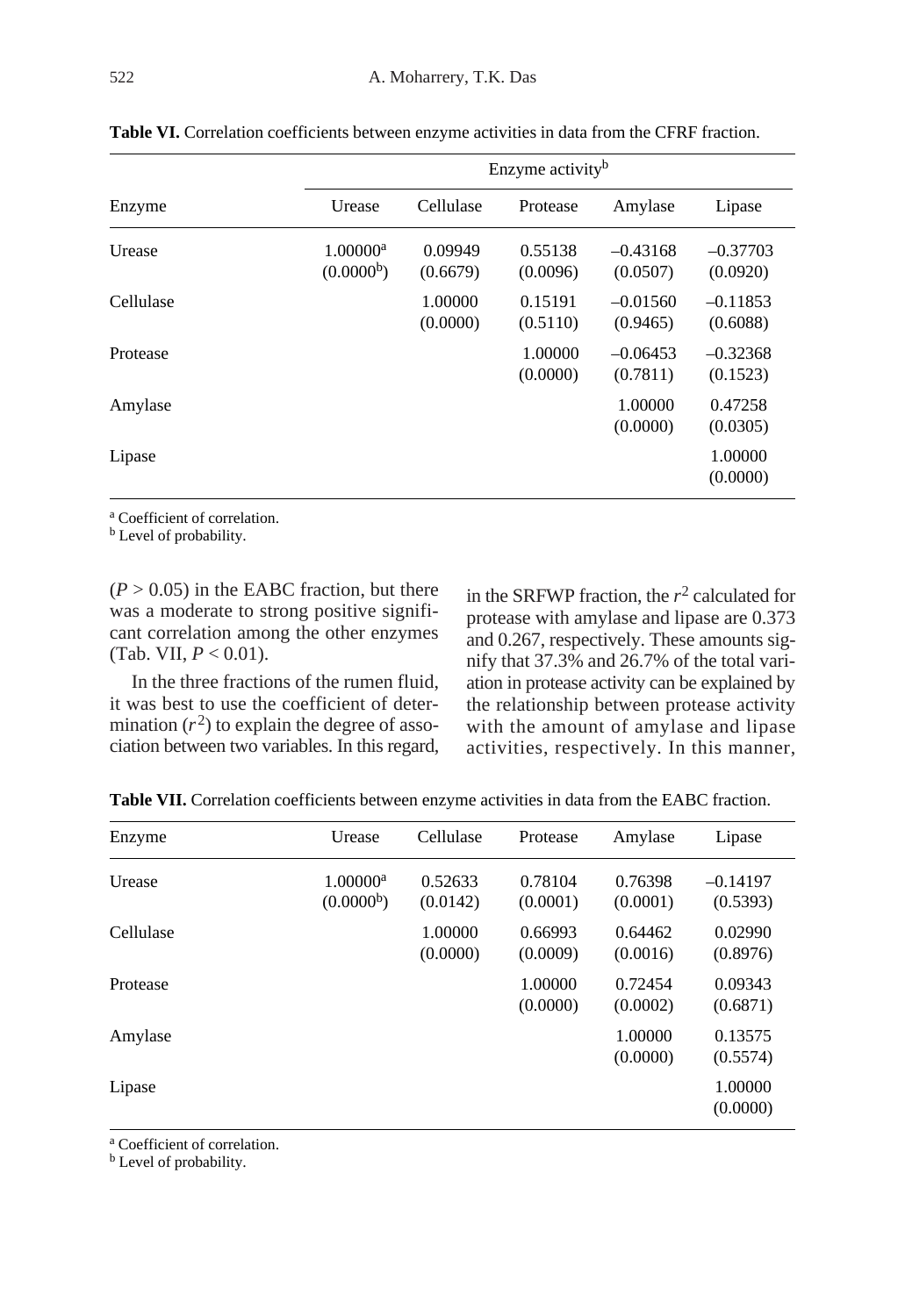coefficients of determination for urease with amylase and protease in the CFRF fraction are 0.304 and 0.186, respectively.

With respect to the significant correlation coefficient between enzyme activities in the EABC fraction (except lipase with other enzymes), this possibly explains the significant overlapping function among enzymes. In this regard, the highest overlapping function was detectable for protease and urease (61%) and the lowest value was related to cellulase and urease (27.7%).

#### **3.3. Estimation of microbial growth**

Data related to microbial biomass are presented in Table VIII. Five percent higher nitrogen than the control produced more than 45% microbial mass as compared to the control. Twenty-five percent microbial mass more than the control showed the best result for the isoacid component, whereas crude protein in the isoacid diet was the same as the control. The oil diet produced 20% more microbial mass than the control diet ( $P < 0.05$ ). Microbial mass production per Mcal of metabolizable energy (ME) showed although oil has 12% more production than the control, but this amount was not significant ( $P > 0.05$ ). In this regard, protein and urea treatments have protected their superiority rather than others. Their production showed a more than 45% increase, compared with the control. The isoacid treatment also showed 25% more

microbial production per Mcal intake than the control diet. This amount was significant  $(P < 0.05)$ .

## **4. DISCUSSION**

#### **4.1. Enzyme activity**

Considering the nature of the urease enzyme that is produced in bacterial cells and its extracellular action, no clear difference was found among SRFWP, CFRF and EABC fractions (Tabs. II, III and IV). The highest value of ureolytic activity in urea treatment in SRFWP and CFRF showed that the addition of urea could stimulate urease activity, because urea is a substrate for the function of ureolytic bacteria. These results agree with Caffrey et al. [13], who found that ureolytic activity was greater with a urea diet. In the oil and isoacid treatments we could see an intermediate position between the urea treatment and the control in all fractions. Isoacid, as a factor for the growth of bacteria and derivative components from hydrolyzing of oil, also caused encouragement of activity in bacteria. The net result of these activities resulted in an increase in the ureolytic activity in these treatments compared with the control.

The use of isoacids [10, 20, 43, 60] and lipids [22, 33] is coupled with microbial growth, which also needs  $NH<sub>3</sub>$  as a component for protein synthesis. The use of  $NH<sub>3</sub>$  for microbial synthesis caused the ammonia

| Treatment | Microbial biomass $(g \cdot day^{-1})$ | $Y_{ME}^{\alpha}$<br>$[g \cdot ME^{-1} (Mcal)]$ |
|-----------|----------------------------------------|-------------------------------------------------|
| Control   | 42.989 <sup>C</sup>                    | $29.134^{\circ}$                                |
| Isoacid   | 53.983 <sup>B</sup>                    | 36.584 B                                        |
| Oil       | 51.573 B                               | 32.800 BC                                       |
| Urea      | 61.739 A                               | 42.847 A                                        |
| Protein   | 63.956 $^{A}$                          | 44.003 A                                        |

**Table VIII.** Estimation of microbial biomass in different types of treatments.

<sup>a</sup> Y<sub>ME</sub> = (microbial biomass)  $\times$  [Metabolizable energy consumed (Mcal)]<sup>-1</sup>.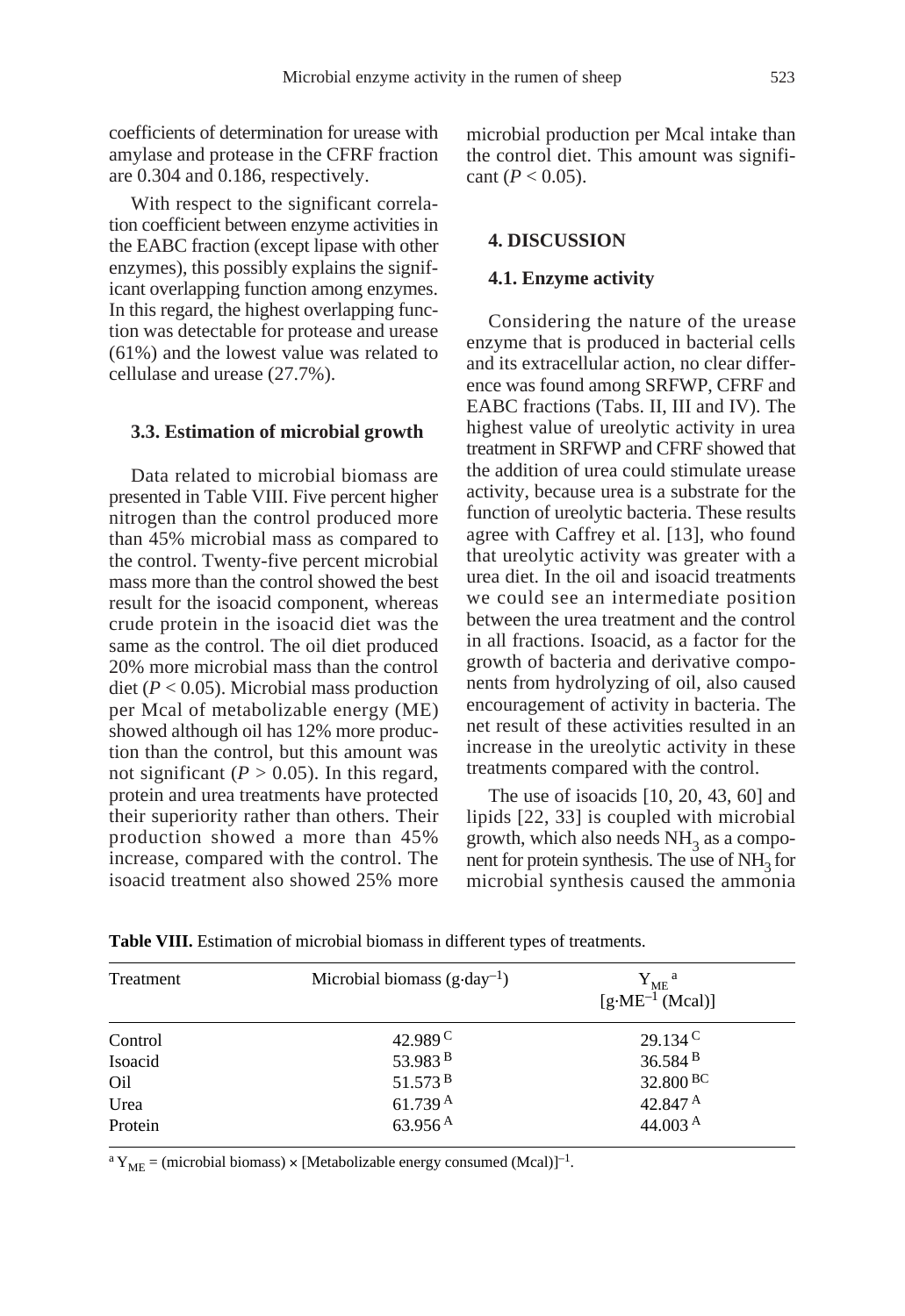concentration in the rumen to decrease. On the contrary, ammonia, the product of urease activity, has been reported to inhibit urease activity of some anaerobic bacteria [24, 36] and there is evidence that another enzyme, glutamine synthetase, can regulate the production of urease in *Selenomonas ruminantium* [59] because this enzyme is involved in NH<sub>2</sub> uptake for bacterial protein synthesis. The activities of both these enzymes could be increased many–fold when ammonia is limiting.

Leatherwood [39] reported that bacterial cellulases are more endocellulolytic than exocellulolytic. Forsberg et al. [21] demonstrated that the cellulase of *B. Succinogenes* is bound to the outer membrane. This suggests that *B. Succinogenes* must come into physical contact with its substrate in order to hydrolyze it. For these reasons, in EABC the extracted enzymes from bacteria were more active compared to CFRF. However, Forsberg et al. [21] observed significant quantities of cellulase in culture fluid after centrifugation to remove intact cells. Results in CFRF were in agreement with their findings.

Isoacid is an extraordinary factor for cellulolytic bacteria in relation to growth encouragement and cellulase production. Data for this aspect of the isoacid effect which is in agreement with Bryant [11], Dehority and Scott [18]; Gorosito et al. [26], Brondani et al. [10] are shown in Tables II, III and IV.

CFRF and EABC fractions for oil treatment showed more cellulolytic activity than the control ( $P < 0.05$ ). Recent work [22] has shown that glycerol and galactose arising from lipid hydrolysis are fermentable. These products could be motivating factors for growth and enzyme production of bacteria. As found in oil, protein treatment showed higher cellulolytic activity in CFRF and EABC fractions than in the control. Protein, peptide and amino acids derived from solubility and hydrolyzing of groundnut cake enhanced cellulolyic bacteria favoring higher activity. This data is in agreement with Baldwin and Allison [4], who mentioned that this type of protein could be an enhancer for cellulase activity. In this regard, Leatherwood [39] favored the view that the nonhydrolytic protein acts as an affinity factor by aiding the binding of cellulase to cellulose.

Bacteria have been reported to be primarily responsible for the degradation of plant protein, and protozoa were thought to only have a minor role in this metabolic activity [48]. In this regard, Wallace and Cotta [66] reported that the role of protozoa in ruminal protein degradation is mostly related to the degradation of feed particles and bacterial proteins, but their overall effect on protein degradation is still controversial. Most of the protease is cell bound [48, 52]; only a small portion is extracellular [1]. In this regard, protease activities in SRFWP and EABC are higher than in CFRF. Two fractions of SRFWP and EABC have the same activity, which is in agreement with the results of Cotta and Hespell [16]. They reported that both the cell-associated and culture fluid activities have similar properties with respect to temperature stability and optimal pH. No statistical difference was seen in protease activity in all the diets in SRFWP. Blackburn and Hobson [7] also reported that the proteolytic activity of whole rumen fluid of sheep did not depend on the diet of the animals. Present data showed that increasing protein could be an enhancing factor for more production of protease, which has shown its effect in the CFRF fraction. Pollock **[**51**]** showed that this protease may be truly extracellular and Blackburn [6] reported that extracellular protease released to the medium is 20%, while Agrawal et al. [1] showed that this amount is 10–15%.

In SRFWP, the protein diet showed half the amylolytic activity of the urea treatment and this difference was significant  $(P < 0.05)$ . The reasons for this were not clear though in the latter case, the protein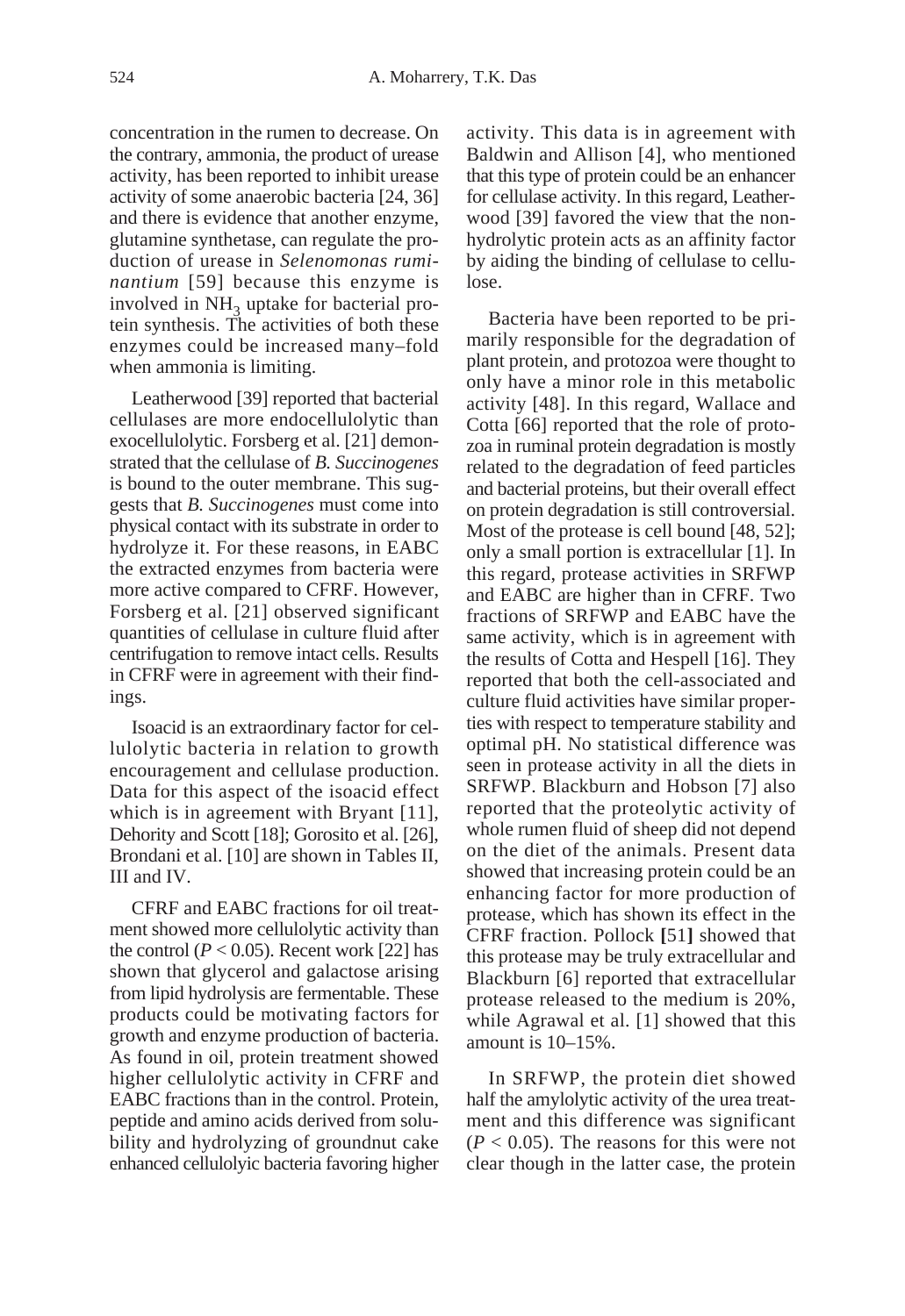was less water-soluble than the urea source fed for providing available nitrogen. However, Slyter et al. [57] reported that ureafed steers contained a greater concentration of amylolytic bacteria.

Values in CFRF are a reflection of extracellular enzymes. With the exception of urease, other enzymes are mostly cell bound; therefore the net result of this sequence gave lower activity in the CFRF fraction. More than 50% of amylolytic activity is cell bound in *S. bovis*, when starch is the substrate [15]; with the help of ultra sonication, the intracellular enzymes are released into the buffer. For this reason, in EABC we can see the highest value for amylolytic activity in a protein diet, which cannot be seen in other fractions. In this manner some proteolytic bacteria such as *B. amylophilus* and *B. ruminicola* [29] and *S. bovis* [64] included in starch hydrolyzing bacterium, and this means that these types of bacteria have both amylolytic and proteolytic activities. These enzymes are released in buffer after sonication.

In SRFWP, except for the protein diet, other treatments have more or less similar lipolytic activities. The reason for lower activities in the protein diet is not completely clear, although this may be due to the adsorption of lipase, or lipid derivation from lipase action by some bacteria or protein molecule; this aspect is however open for more research. Some workers [5, 27] have reported uptake of long chain fatty acids by bacteria. The adsorption was very rapid, taking place within 1 min of the addition of the fatty acid to the bacterial suspension. In the CFRF fraction, because there was no adsorption or binding to bacteria, better lipolytic activity with extracellular origin was observed. The effect of isoacids and urea on the enhancement of lipolytic bacteria for the production of extracellular lipase was negative. This effect in the isoacid treatment may concern more sugar derivation from cellulose material, which is the result of higher cellulolyic activity in this diet. The observation of Demeyer in the paper of Latham et al. [38] showed that the inclusion of sugar in the diet of a sheep or of glucose in the in vitro incubation of rumen fluid reduces lipolysis.

# **4.2. Correlation coefficients between enzymes**

In SRFWP and EABC fractions, the correlation between protease and amylase was significant and positive. A large portion (30–35%) of protease activity in the rumen is due to bacterial action [1]. Most of the proteolytic bacteria in the rumen are starch degrading bacteria e.g. *Ruminobacter amylophilus* [30], and *Prevotella ruminicola,* [8, 65]. Depending on the type of fractions, significant coefficients of determination  $(r^2)$ have been seen. These values showed a very close cooperative action between proteolytic and amylolytic enzymes under the experimental conditions, or there may be the presence of some species of bacteria with both activities such as *Streptococcus bovis*, *Prevotella ruminicola*, and *Ruminobacter amylophilus*, which were later explained.

In the oil incorporated diet, higher lipase activity was expected. But lipolytic bacterium needs energy and nitrogenous substrate. Protease can provide nitrogenous components from protein substance and amylase can provide substance for energy expenditure of this type of bacteria. For this reason, one may be able to see significant correlations between lipase and both protease and amylase in SRFWP and CFRF fractions, respectively. This aspect appears to be a synergistic relationship between lipolytic bacteria and other protein or starch degrading bacteria e.g. *Anaerovibrio lipolytica* and *Selenomonas ruminantium* or/and *Streptococcus bovis*, and, thus supporting each other in the degradation process.

Cellulase and urease have shown that both enzymes did not have any significant correlation with other enzymes in the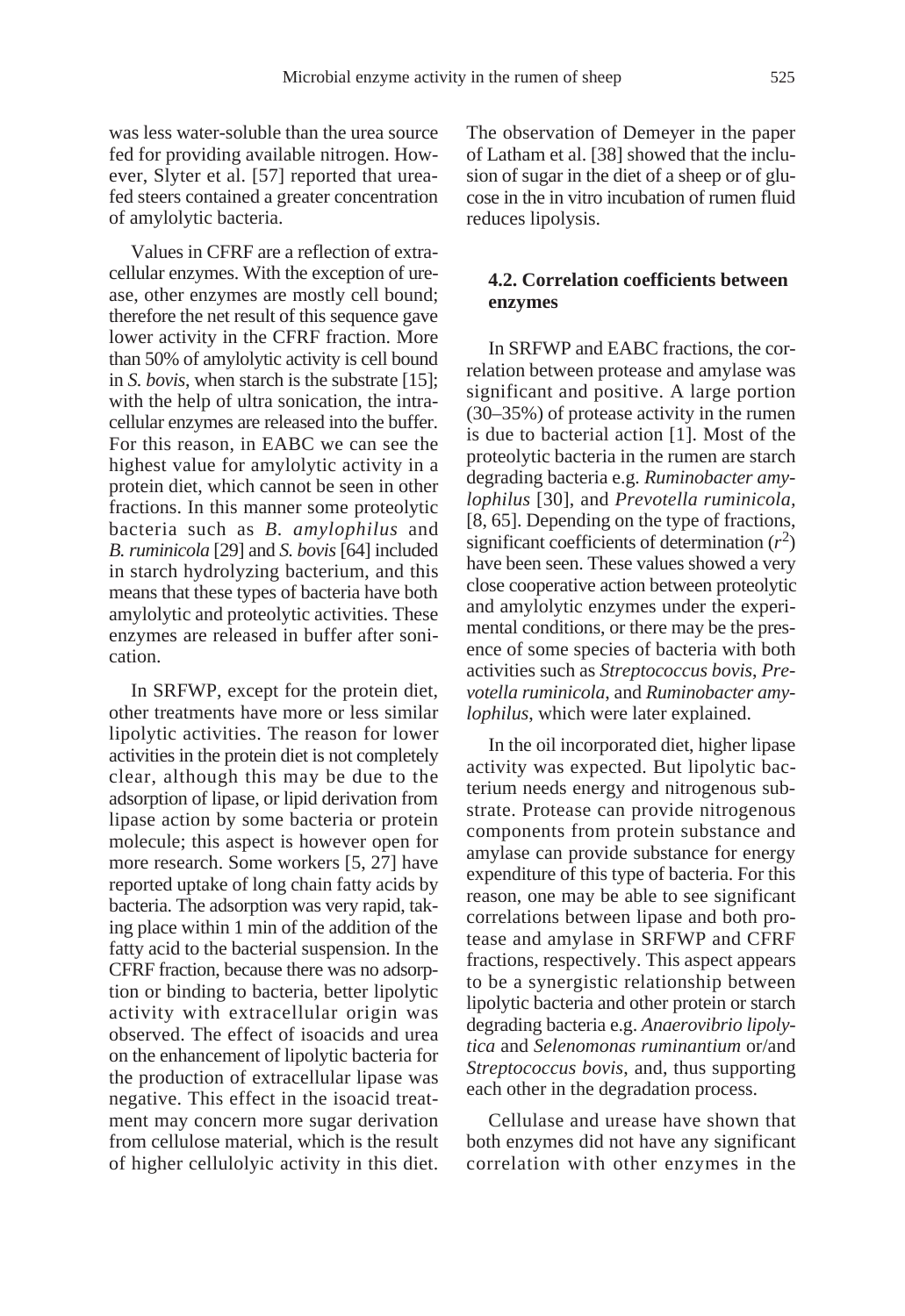SRFWP fraction (and with lipase in all fractions). This is in agreement with Kamra and Pathak [37] who reported that important cellulose degrading bacteria are protease negative e.g. *Fibrobacter succinogenes*, *Ruminococcus flavefaciens* and *R. albus.* Also, the strict anaerobic bacteria of rumen origin e.g. *Prevotella* (*Bacteroides)*, *Ruminococcus*, *Butyrivibrio*, *Selenomonas* etc., have lower urease activities than other species. Furthermore none of the anaerobic proteolytic bacteria isolated by Blackburn and Hobson [7] showed urease activity. The results of this experiment showed that cellulolytic bacteria did not have any significant synergistic relationship with other species, for production of other enzymes.

In samples of CFRF, no microbial cells were present, and thus no cooperative or competitive relationship between bacteria was observed. Therefore, any enzyme activity is related to the latter function of microorganisms and interaction between the enzymes. For this reason there was no significant correlation between protease and amylase which is seen in other fractions.

In samples of EABC, all enzymes associated with the bacterial cell, under the sonication condition are released, which may never have been released under normal conditions in live bacteria. In this fraction, all correlations among enzymes (except lipase) were significant. In this manner, for example amylase has significant overlapping functions with urease, cellulase and protease and vice versa. This possibility may bring-up that some species of bacteria have the potential for production of two or more enzymes at one time. The positive significant correlation supports this hypothesis. Although bacteria have this potential, in practical conditions, these types of relationships have not been seen between enzymes. In this regard, lipolytic bacteria are completely specialized for the production of lipase, since with a higher coefficient correlation between enzyme activity in the EABC fraction as compared with other

fractions, no significant correlation could be observed between lipase and other enzymes.

## **4.3. Microbial growth**

In ruminant animals, there may be a close relationship between the production of microbial protein in the rumen and excretion of purine derivatives in the urine [9, 58, 63]. The results from this experiment (Tab. VIII) showed that oil, isoacid and nitrogen diets, enhanced microbial synthesis ( $P < 0.05$ ). There was more nitrogen in the form of urea and groundnut cake than from the other treatments. These results are in agreement with the report of Stern and Hoover [62]. They indicated that rumen microbial synthesis requires an adequate supply of nitrogen to achieve maximum efficiency. Some workers [12, 31, 56] reported the effect of nitrogen source in the form of true protein on increasing ruminal protein production. On the contrary to these reports, Lindberg and Jacobsson [40] concluded that the urinary excretion of purine derivatives in ruminants is largely unaffected by moderate changes in energy intake and by large changes in protein intake.

In several studies, the importance of isoacids as a growth stimulant for ruminal microorganisms has been demonstrated [3, 11, 41]. The results of this experiment are in agreement with these reports. Isoacid can be a factor for a 25% increased production of microbial mass  $(g \cdot d^{-1})$  as compared with the control. Microbial mass  $(g \cdot d^{-1})$  in the oil diet was 20% higher than in the control. This was in agreement with several studies. Ikwuegbu and Sutton [32] showed that linseed oil in the rumen of sheep is accompanied by decreased ammonia concentration and increased N flow to the duodenum. Similar changes occur when sheep are fed additional lipids as either corn oil or lecithin [34]. The efficiency of microbial protein synthesis is attributed to the reduction of protozoal numbers in the rumen and less bacterial N recycling [35].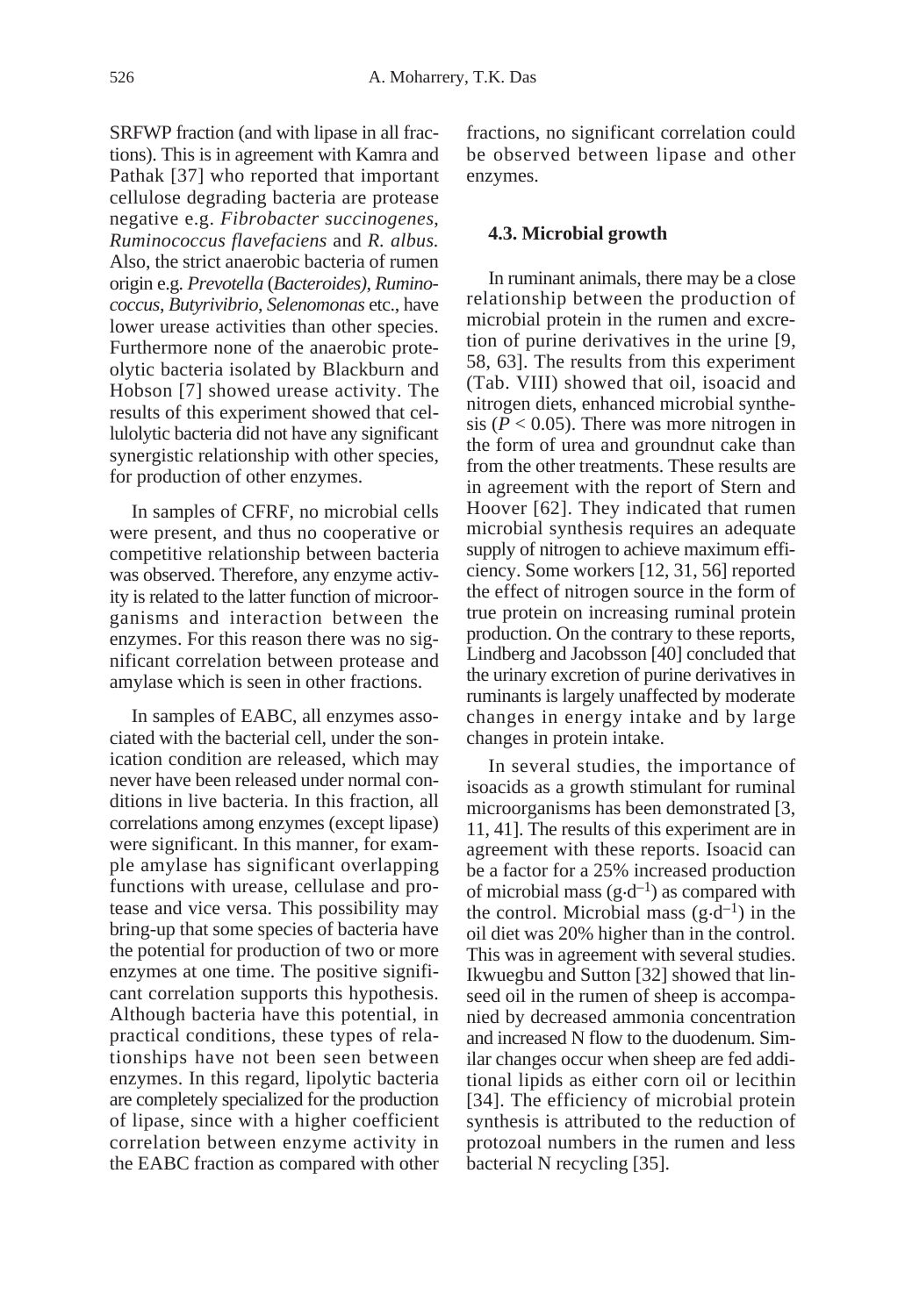## **5. CONCLUSION**

Any attempt to improve ruminant nutrition must consider the fact that any alterations in feed composition will lead to a change in the rumen ecosystem. Isoacid showed an extraordinary factor for cellulolytic bacteria in relation to growth encouragement and cellulase production. Depending upon the type of enzymes in each fraction, a significant coefficient of determination  $(r^2)$  was seen. For example,  $r^2$ between amylase and protease showed a very close cooperative action between proteolytic and amylolytic activity under experimental conditions, or perhaps the presence of some species of bacteria with both activities.

Lipolytic bacteria are completely specialized in the production of lipase, but not the other enzymes, which were studied in this experiment. Our results showed that oil, isoacid and crude protein enhance microbial production and this could change the pattern of enzymes in the rumen of sheep.

## **REFERENCES**

- [1] Agrawal N., Kewalramani N., Kamra D.N., Agarwal D.K., Nath K., Hydrolytic enzymes of buffalo rumen: composition of cell free rumen fluid, bacterial and protozoal fractions, Buffalo J. 7 (1991) 203–207.
- [2] Andries J.I., Buysse F.X., De Brabander D.L., Cottyn B.G., Isoacids in Ruminant Nutrition: Their role in ruminal and intermediary metabolism and possible influence on performances, Anim. Feed Sci. Tech. 18 (1987) 169–180.
- [3] Argyle J.L., Baldwin R.L., Effects of amino acids and peptides on rumen microbial growth yield, J. Dairy Sci. 72 (1989) 2017.
- [4] Baldwin R.L., Allison M.J., Rumen metabolism, J. Anim. Sci. 57 (1983) 461–477.
- [5] Banchart D., Legay-Carmier F., Doreau M., Gaillard B., Lipid metabolism of liquid associated and solid-adherent bacteria in rumen contents o dairy cows offered lipid-supplemented diets, Br. J. Nutr. 63 (1990) 563.
- [6] Blackburn T.H., Protease production by Bacteroides amylophilus strain H18, J. Gen. Microbiol. 53 (1968) 27–36.
- [7] Blackburn T.H., Hobson P.N., Isolation of proteolytic bacteria from the rumen of sheep, J. Gen. Microbiol. 22 (1960) 282–289.
- [8] Blackburn T.H., Hobson P.N., Further studies on the isolation of proteolytic bacteria from the sheep rumen, J. Gen. Microbiol. 29 (1962) 69–81.
- [9] Blaxter K.L., Martin A.K., The utilization of protein as a source of energy in fattening sheep, Br. J. Nutr. 16 (1962) 397–407.
- [10] Brondani A., Towns R., Chou K., Cook R.M., Effects of isoacids, urea, and sulphur on ruminal fermentation in sheep fed high fiber diets, J. Dairy Sci. 74 (1991) 2724–2727.
- [11] Bryant M.P., Nutritional requirements of the predominant rumen cellulolytic bacteria, Fed. Proc. 32 (1973) 1809.
- [12] Burrough W., Nelson D.K., Mertens D. R., Evaluation of protein nutrition by metabolizable protein and urea fermentation potential, J. Dairy Sci. 58 (1975) 611–620.
- [13] Caffrey P.J., Hatfield E.E., Norton H.W., Garrigus U.S., Nitrogen metabolism in the Ovine. Adjustment to a urea-rich diet, J. Anim. Sci. 26 (1967) 595–600.
- [14] Considine P.J., Coughlan M.P., Production of carbohydrate-hydrolyzing enzyme blends by solid-state fermentation, in: Coughlan M.P. (Ed.), Enzyme systems for lignocellulose degradation, Elsevier Applied Science, New York (1989) pp. 273–281.
- [15] Cotta M.A., Amylolytic activity of selected species of ruminal bacteria, Appl. Environ. Microbiol. 54 (1988) 772–776.
- [16] Cotta M.A., Hespell R.B., Proteolytic activity of ruminal bacterium, *Butyrivibrio fibrisolvens*, Appl. Environ. Microbiol. 52 (1986) 51–58.
- [17] Dehority B.A., Microbial interaction in the rumen, Rev. Fac. Agron. (LUZ) 15 (1998) 69–86.
- [18] Dehority B.A., Scott H.W., Extent of cellulose and hemicellulose digestion in various forage by pure cultures of rumen bacteria, J. Dairy Sci. 50 (1967) 1136–1141.
- [19] Dehority B.A., Orpin C.G., Development of, and natural fluctuation in, rumen microbial population, in: Hobson P.N. (Ed.), The Rumen Microbial Ecosystem, Elsevier Applied Science, London, 1988, p. 151.
- [20] Felix A., Cook R.M., Huber J.T., Isoacids and urea as a protein supplement for lactating cows fed corn Silage, J. Dairy Sci. 63 (1980) 1098–1103.
- [21] Forsberg C.W.V., Beveridge T.J., Hellstrom A., Cellulase and xylanase release from *Bacteroides succinogenes* and its importance in the rumen environment, Appl. Environ. Microbiol. 42 (1981) 886–895.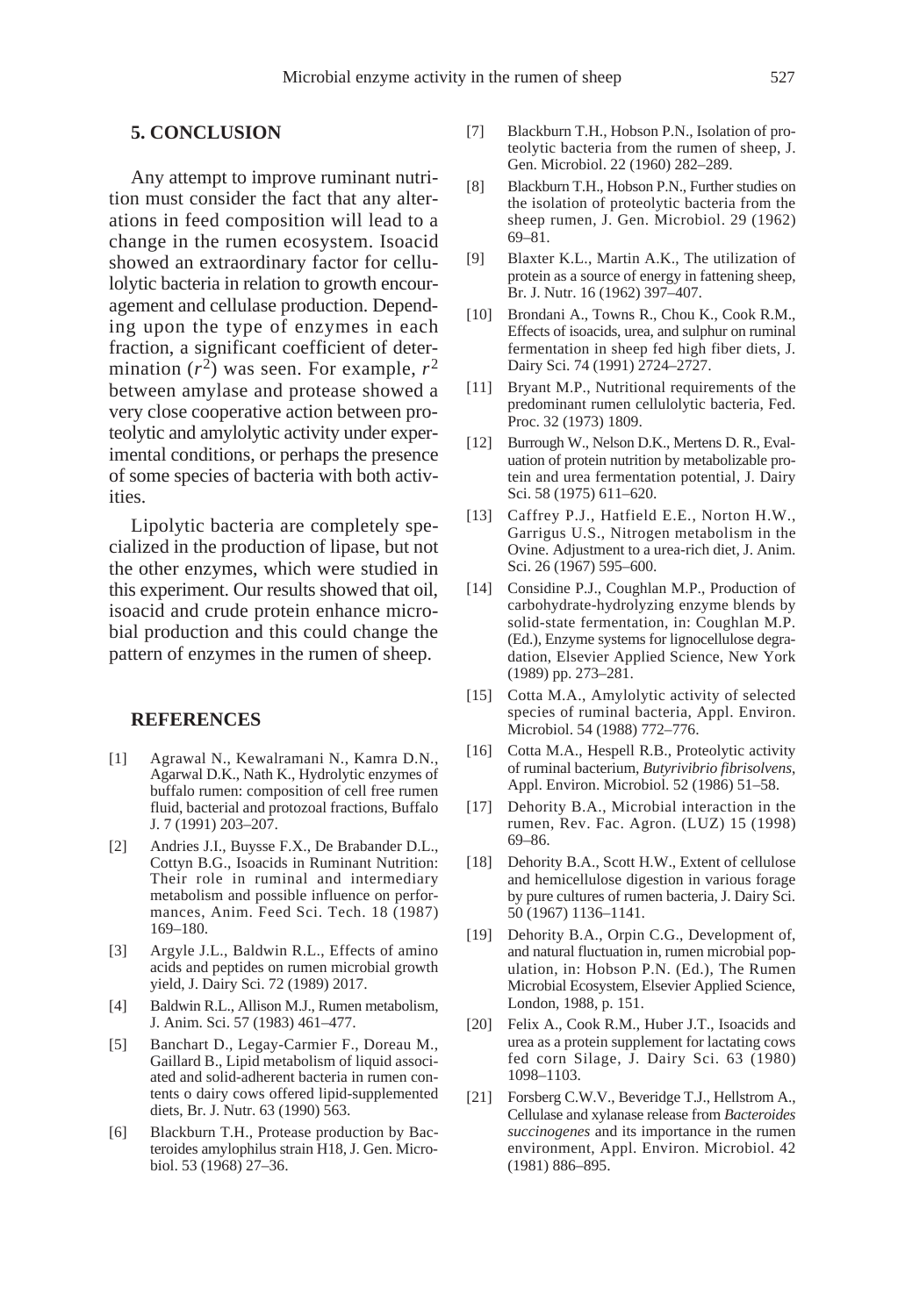- [22] France J., Siddons R.D., Volatile fatty acid production, in: Forbes J.M., France J. (Eds.), Quantitative Aspects of Ruminant Digestion and Metabolism, C.A.B. International, 1993, pp. 107–121.
- [23] Gash B.A., Cellulase production and activity by *Trichoderma* sp. A-100, J. Appl. Bacteriol*.* 73 (1992) 79–82.
- [24] Gibbons R.J., Doetsch R.N., Physiological study of an obligatory anaerobic ureolytic bacterium, J. Bacteriol. 77 (1959) 417–428.
- [25] Giesecke D., Stangassinger M., Tiemeyer W., Nucleic acid digestion and urinary purine metabolites in sheep nourished by intragastric infusions, Can. J. Anim. Sci. 64 (Suppl.) (1984) 144–145.
- [26] Gorosito A.R., Russell J.B., Van Soest P.J., Effect of carbon-4 and carbon-5 volatile fatty acids on digestion of plant cell wall in vitro, J. Dairy Sci. 68 (1985) 840–847.
- [27] Harfoot C.G., Hazlewood G.P., Lipid metabolism in the rumen, in: Hobson P.H. (Ed.), The Rumen Microbial Ecosystem, Elsevier, Appl. Sci. Publ. Co., Inc., New York, NY, 1988, p. 285.
- [28] Hefner D.L., Berger L.L., Fahey G.G. Jr., Branched-chain fatty acid supplementation of corn crop residue diets, J. Anim. Sci. 61 (1985) 1264–1275.
- [29] Hobson P.N., Wallace J.R., Microbial ecology and activities in the rumen: part I, Crit. Rev. Microbiol. 9 (1982) 165–225.
- [30] Hobson P.N., McDougall E.I., Summers R., The nitrogen sources of *Bacteroides amlyophilus*, J. Gen. Microbiol. 50 (1968) 124–129.
- [31] Hume I.D., Moir R.J., Somers M., Synthesis of microbial protein in the rumen. I. Influence of the level of nitrogen intake, Aust. J. Agric. Res. 21 (1970) 283–289.
- [32] Ikwuegbu O.A., Sutton J.D., The effect of varying the amount of linseed oil supplementation on rumen metabolism in sheep, Br. J. Nutr. 48 (1982) 365–370.
- [33] Ilian M.A., Razzaque M.A., Salman, A.J., Use of fat in diets of sheep in hot environments. II. Effect on rumen metabolism, Anim. Feed Sci. Tech. 19 (1988) 343–350.
- [34] Jenkins T.C., Fotouhi N., Effects of lecithin and corn oil on site of digestion, ruminal fermentation and microbial protein synthesis in sheep, J. Anim. Sci. 68 (1990) 460–469.
- [35] Jenkins T.C., Palmquist D.L., Effect of fatty acids or calcium soaps on rumen and total nutrient digestibility of dairy rations, J. Dairy Sci. 67 (1984) 978–987.
- [36] John A., lassaacson H.R., Bryant M.P., Isolation and characteristics of a ureolytic strain of *Selenomonas ruminantium,* J. Dairy Sci. 57 (1974) 1003–1010.
- [37] Kamra D.N., Pathak N.N., Nutritional Microbiology of Farm Animals, Vikas Publishing House Pvt. Ltd., Delhi 110032, India, 1996.
- [38] Latham M.J., Storry J.E., Sharp M.E., Effect of low-roughage diets on the microflora and lipid metabolism in the rumen, Appl. Microbiol. 24 (1972) 871–877.
- [39] Leatherwood J.M., Cellulose degradation by *Ruminococcus*, Fed. Proc. 32 (1973) 1814–1820.
- [40] Lindberg J.E., Jacobsson K.G., Nitrogen and purine metabolism at varying energy and protein supplies in sheep sustained on intragastric infusion, Br. J. Nutr. 64 (1990) 359–370.
- [41] Maeng W.J., Baldwin R.L., Factors influencing rumen microbial growth rates and yields: effect of amino acid additions to a purified diet with nitrogen from urea, J. Dairy Sci. 59 (1976) 648–655.
- [42] McAllister T.A., Hristov A.N., Beauchemin K.A., Rode L.M., Cheng, K.-J., Enzymes in ruminant diets, in: Bedford M.R., Partridge G.G. (Eds.), Enzymes in Farm Animal Nutrition, CABI Publishing, 2001, pp. 273–278.
- [43] Mir P.S., Mir Z., Robertson J.A., Effect of branched–chain amino acids or fatty acids supplementation on in vitro digestibility of barley straw or alfalfa hay, Can. J. Anim. Sci. 66 (1986) 151–156.
- [44] Moharrery A., Study of enzymes (urease, cellulase, protease, amylase and lipase) activity in the rumen after incorporating isoacid, oil, urea and protein supplement in the rumen of sheep, Ph.D. thesis, University of Agricultural Sciences, Bangalore, India, 1999.
- [45] Moharrery A., Das T.K., Afzali N., Effect of slow freezing on solubility of animal protein, Vol. II, Scientific proceedings, pp. 956–959. Second pan commonwealth veterinary conference. On Animal Health and Production In Rural Areas- The Essential Role of Women at all Levels, 22–27 Feb., 1998, Bangalore, India, 1998.
- [46] Morgavi D.P., Newbold C.J., Beever D.E., Wallace R.J., Stability and stabilization of potential feed additive enzymes in rumen fluid, Enzym. Microbiol. Technol. 26 (2000) 171–177.
- [47] NRC, Nutrient Requirements of sheep, Sixth revised edition, National Academy Press, Washington, D.C., 1985.
- [48] Nugent J.H.A., Mangan J.L., Characteristics of the rumen proteolysis of fraction 1 (18S) leaf protein from lucerne (*Medicago sativa L*), Br. J. Nutr. 46 (1981) 39–58.
- [49] Oser B.L., Hawk's Physiologyical Chemistry, 14th edition, TATA McGraw-hill Publishing Co. LTD, New Delhi, 1965, p. 1123.
- [50] Pathak N.N., Kamra D.N., Jakhmola R.C., Analytical Techniques in Animal Nutrition Research, International Book Distributing Co., India, 1996, p. 201.
- [51] Pollock Mr, Exoenzymes, in: Gunsalus I.C., Stainer R.Y. (Eds.), The Bacteria, Vol. 4, New York and London, Academic Press Inc, 1962, p. 121.